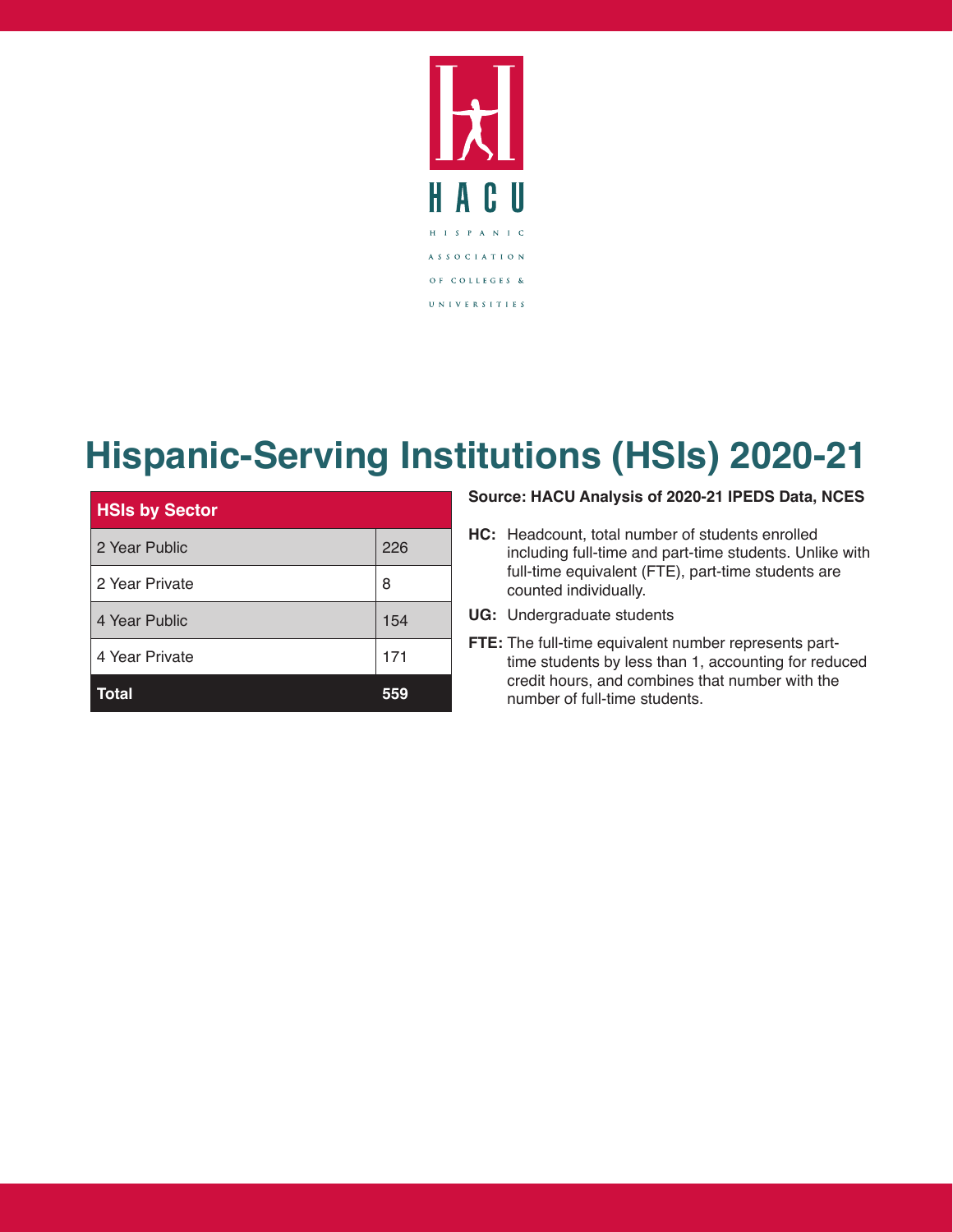

| Name                                                        | <b>State</b>   | City                 | Sector |        | UG HC All UG Hisp. HC % Hisp. |      | <b>UG FTE</b> | <b>UG FTE Hisp</b> |
|-------------------------------------------------------------|----------------|----------------------|--------|--------|-------------------------------|------|---------------|--------------------|
| <b>Arkansas</b>                                             | $\overline{2}$ |                      |        |        |                               |      |               |                    |
| Cossatot Community College of the University of<br>Arkansas | <b>AR</b>      | De Queen             | 2 Pub  | 1,386  | 378                           | 27.4 | 801           | 219                |
| Ecclesia College                                            | AR             | Springdale           | 4 Priv | 192    | 48                            | 27.0 | 178           | 48                 |
| <b>Arizona</b>                                              | 20             |                      |        |        |                               |      |               |                    |
| Arizona Christian University                                | AZ             | Glendale             | 4 Priv | 925    | 254                           | 28.1 | 836           | 235                |
| Arizona State University Campus Immersion                   | AZ             | Tempe                | 4 Pub  | 63,124 | 16,559                        | 26.3 | 59,761        | 15,694             |
| Arizona Western College                                     | AZ             | Yuma                 | 2 Pub  | 6,487  | 4,867                         | 75.5 | 3,314         | 2,504              |
| Central Arizona College                                     | <b>AZ</b>      | Coolidge             | 2 Pub  | 4,076  | 1,509                         | 36.3 | 2,153         | 782                |
| <b>Chandler-Gilbert Community College</b>                   | AZ             | Chandler             | 2 Pub  | 13,395 | 3,450                         | 26.1 | 7,019         | 1,834              |
| <b>Cochise County Community College District</b>            | <b>AZ</b>      | Sierra Vista         | 2 Pub  | 3,327  | 1,482                         | 48.9 | 1,987         | 973                |
| Estrella Mountain Community College                         | AZ             | Avondale             | 2 Pub  | 8,768  | 4,828                         | 55.5 | 4,725         | 2,623              |
| <b>GateWay Community College</b>                            | <b>AZ</b>      | New Haven            | 2 Pub  | 4,670  | 2,198                         | 47.9 | 2,244         | 1,075              |
| <b>Glendale Community College</b>                           | AZ             | Glendale             | 2 Pub  | 14,374 | 5,642                         | 40.0 | 7,571         | 3,029              |
| <b>Mesa Community College</b>                               | <b>AZ</b>      | Mesa                 | 2 Pub  | 16,948 | 5,365                         | 32.0 | 8,995         | 2,877              |
| Northern Arizona University                                 | AZ             | Flagstaff            | 4 Pub  | 25,228 | 6,518                         | 26.0 | 22,493        | 5,839              |
| Ottawa University-Phoenix                                   | <b>AZ</b>      | Phoenix              | 4 Priv | 396    | 137                           | 33.3 | 256           | 85                 |
| <b>Ottawa University-Surprise</b>                           | AZ             | Surprise             | 4 Priv | 726    | 205                           | 28.7 | 679           | 195                |
| Paradise Valley Community College                           | <b>AZ</b>      | Phoenix              | 2 Pub  | 6,575  | 1,810                         | 27.8 | 3,540         | 984                |
| <b>Phoenix College</b>                                      | AZ             | Phoenix              | 2 Pub  | 9,538  | 5,379                         | 57.5 | 4,680         | 2,689              |
| <b>Pima Community College</b>                               | <b>AZ</b>      | Tucson               | 2 Pub  | 15,544 | 7,288                         | 47.5 | 7,454         | 3,540              |
| Rio Salado College                                          | AZ             | Tempe                | 2 Pub  | 17,362 | 4,518                         | 26.4 | 7,579         | 2,001              |
| South Mountain Community College                            | <b>AZ</b>      | Phoenix              | 2 Pub  | 3,497  | 1,994                         | 57.2 | 1,796         | 1,027              |
| University of Arizona                                       | AZ             | Tucson               | 4 Pub  | 35,357 | 10,047                        | 28.1 | 31,300        | 8,796              |
| University of Arizona-Sierra Vista                          | <b>AZ</b>      | Sierra Vista         | 4 Pub  | 349    | 181                           | 52.1 | 295           | 154                |
| <b>California</b>                                           | 174            |                      |        |        |                               |      |               |                    |
| Allan Hancock College                                       | CA             | Santa Maria          | 2 Pub  | 10,248 | 6,769                         | 67.4 | 5,392         | 3,636              |
| American River College                                      | CA             | Sacramento           | 2 Pub  | 25,422 | 6,615                         | 25.2 | 11,849        | 2,980              |
| <b>Antelope Valley College</b>                              | CA             | Lancaster            | 4 Pub  | 12,057 | 7,331                         | 61.0 | 7,121         | 4,341              |
| Antioch University-Santa Barbara                            | CA             | Santa Barbara        | 4 Priv | 66     | 20                            | 33.4 | 49            | 16                 |
| <b>Azusa Pacific University</b>                             | CA             | Azusa                | 4 Priv | 4,498  | 1,607                         | 35.0 | 4,077         | 1,428              |
| <b>Bakersfield College</b>                                  | CA             | <b>Bakersfield</b>   | 4 Pub  | 24,903 | 17,133                        | 68.6 | 14,456        | 9,915              |
| <b>Barstow Community College</b>                            | CA             | <b>Barstow</b>       | 2 Pub  | 2,444  | 1,121                         | 45.2 | 1,523         | 688                |
| <b>Berkeley City College</b>                                | CA             | Berkeley             | 2 Pub  | 6,097  | 1,600                         | 26.9 | 2,786         | 750                |
| <b>Butte College</b>                                        | CA             | Oroville             | 2 Pub  | 9,335  | 2,906                         | 30.9 | 5,747         | 1,776              |
| Cabrillo College                                            | CA             | Aptos                | 2 Pub  | 9,792  | 4,601                         | 48.7 | 5,414         | 2,636              |
| California Baptist University                               | СA             | Riverside            | 4 Priv | 8,109  | 3,079                         | 37.8 | 7,583         | 2,865              |
| California Lutheran University                              | CA             | <b>Thousand Oaks</b> | 4 Priv | 2,804  | 1,102                         | 39.2 | 2,749         | 1,077              |
| California State Polytechnic University-Pomona              | CA             | Pomona               | 4 Pub  | 27,912 | 13,768                        | 49.2 | 25,810        | 12,703             |
| California State University-Bakersfield                     | CA             | Bakersfield          | 4 Pub  | 9,979  | 6,196                         | 62.7 | 9,056         | 5,679              |
| California State University-Channel Islands                 | CA             | Camarillo            | 4 Pub  | 6,947  | 3,841                         | 56.1 | 6,162         | 3,454              |
| California State University-Chico                           | CA             | Chico                | 4 Pub  | 15,747 | 5,621                         | 36.0 | 14,841        | 5,348              |
| California State University-Dominguez Hills                 | CA             | Carson               | 4 Pub  | 16,022 | 10,753                        | 68.4 | 13,892        | 9,504              |
| California State University-East Bay                        | CA             | Hayward              | 4 Pub  | 13,141 | 4,863                         | 37.8 | 11,550        | 4,367              |
| California State University-Fresno                          | CA             | Fresno               | 4 Pub  | 22,704 | 12,671                        | 56.4 | 20,672        | 11,664             |
| California State University-Fullerton                       | CA             | Fullerton            | 4 Pub  | 36,975 | 17,753                        | 48.2 | 32,648        | 15,732             |
| California State University-Long Beach                      | CA             | Long Beach           | 4 Pub  | 34,216 | 15,745                        | 46.0 | 31,170        | 14,330             |
| California State University-Los Angeles                     | CA             | Los Angeles          | 4 Pub  | 22,832 | 16,388                        | 72.1 | 20,800        | 15,005             |
| California State University-Monterey Bay                    | CA             | Seaside              | 4 Pub  | 6,509  | 3,339                         | 51.7 | 6,028         | 3,118              |
| California State University-Northridge                      | CA             | Northridge           | 4 Pub  | 34,916 | 18,397                        | 53.3 | 31,501        | 16,800             |
| California State University-Sacramento                      | CA             | Sacramento           | 4 Pub  | 29,296 | 10,405                        | 36.2 | 26,178        | 9,470              |
| California State University-San Bernardino                  | CA             | San Bernardino       | 4 Pub  | 17,250 | 11,724                        | 68.8 | 15,657        | 10,776             |
| California State University-San Marcos                      | CA             | San Marcos           | 4 Pub  | 15,040 | 7,270                         | 49.1 | 13,454        | 6,606              |
| California State University-Stanislaus                      | CA             | Turlock              | 4 Pub  | 9,903  | 5,741                         | 58.8 | 8,952         | 5,265              |
| Canada College                                              | CA             | <b>Redwood City</b>  | 2 Pub  | 5,231  | 2,178                         | 43.5 | 2,149         | 934                |
| Casa Loma College-Van Nuys                                  | CA             | Van Nuys             | 4 Priv | 164    | 68                            | 41.5 | 164           | 68                 |
| <b>CBD College</b>                                          | CA             | Los Angeles          | 4 Priv | 974    | 337                           | 34.6 | 974           | 337                |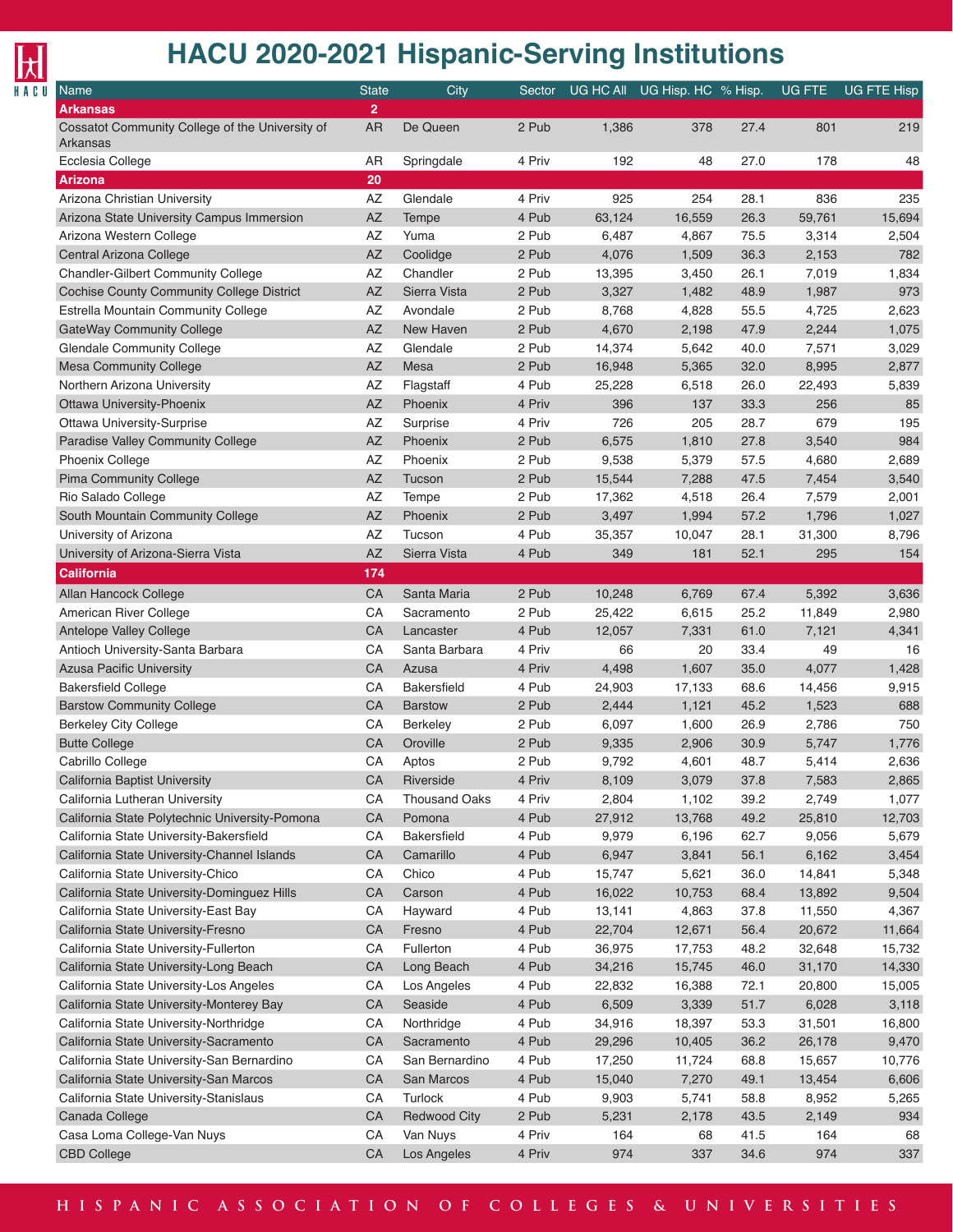

| <b>Name</b>                                           | <b>State</b> | City                 | Sector |        | UG HC All UG Hisp. HC % Hisp. |      | UG FTE | <b>UG FTE Hisp</b> |
|-------------------------------------------------------|--------------|----------------------|--------|--------|-------------------------------|------|--------|--------------------|
| <b>California</b>                                     | 174          |                      |        |        |                               |      |        |                    |
| Cerritos College                                      | CA           | Norwalk              | 2 Pub  | 20,406 | 14,295                        | 70.8 | 12,325 | 8,730              |
| Cerro Coso Community College                          | CA           | Ridgecrest           | 2 Pub  | 5,159  | 2,180                         | 41.5 | 2,333  | 968                |
| Chabot College                                        | CA           | Hayward              | 2 Pub  | 11,922 | 4,897                         | 41.4 | 6,253  | 2,589              |
| <b>Chaffey College</b>                                | CA           | Rancho<br>Cucamonga  | 2 Pub  | 20,025 | 13,160                        | 64.8 | 10,431 | 6,764              |
| Charles R Drew University of Medicine and Science     | СA           | Los Angeles          | 4 Priv | 241    | 73                            | 29.1 | 197    | 57                 |
| <b>Citrus College</b>                                 | CA           | Glendora             | 2 Pub  | 11,863 | 7,782                         | 65.4 | 6,963  | 4,552              |
| City College of San Francisco                         | CA           | San Francisco        | 2 Pub  | 19,707 | 5,298                         | 26.3 | 11,092 | 2,923              |
| <b>Clovis Community College</b>                       | CA           | Fresno               | 2 Pub  | 8,868  | 4,129                         | 45.0 | 4,429  | 1,994              |
| <b>Coastline Community College</b>                    | CA           | Fountain Valley      | 2 Pub  | 8,826  | 2,769                         | 30.4 | 3,498  | 1,065              |
| College of Alameda                                    | CA           | Alameda              | 2 Pub  | 5,107  | 1,429                         | 27.6 | 2,138  | 591                |
| College of Marin                                      | CA           | Kentfield            | 2 Pub  | 4,509  | 1,442                         | 33.4 | 2,332  | 778                |
| College of San Mateo                                  | CA           | San Mateo            | 2 Pub  | 7,494  | 2,366                         | 32.2 | 3,407  | 1,097              |
| College of the Canyons                                | CA           | Santa Clarita        | 2 Pub  | 20,573 | 10,381                        | 51.3 | 10,945 | 5,614              |
| College of the Desert                                 | CA           | <b>Palm Desert</b>   | 2 Pub  | 10,932 | 8,066                         | 74.8 | 6,458  | 4,828              |
| College of the Sequoias                               | CA           | Visalia              | 2 Pub  | 12,571 | 8,667                         | 69.9 | 7,628  | 5,330              |
| <b>Compton College</b>                                | CA           | Compton              | 2 Pub  | 4,612  | 3,010                         | 64.5 | 2,123  | 1,369              |
| Concordia University-Irvine                           | CA           | Irvine               | 4 Priv | 1,704  | 439                           | 26.1 | 1,603  | 418                |
| Contra Costa College                                  | CA           | San Pablo            | 2 Pub  | 6,249  | 2,832                         | 46.8 | 3,034  | 1,420              |
| Copper Mountain Community College                     | CA           | Joshua Tree          | 2 Pub  | 1,539  | 607                           | 38.0 | 807    | 307                |
| <b>Cosumnes River College</b>                         | CA           | Sacramento           | 2 Pub  | 14,667 | 4,099                         | 28.3 | 6,993  | 1,982              |
| <b>Crafton Hills College</b>                          | CA           | Yucaipa              | 2 Pub  | 6,012  | 3,021                         | 50.2 | 3,328  | 1,671              |
|                                                       | CA           | San Luis Obispo      | 2 Pub  | 10,093 |                               | 31.7 | 5,373  | 1,701              |
| Cuesta College                                        |              |                      |        |        | 3,192                         |      |        |                    |
| Cuyamaca College                                      | CA<br>CA     | El Cajon             | 2 Pub  | 8,720  | 2,909                         | 31.3 | 4,021  | 1,258              |
| <b>Cypress College</b>                                |              | Cypress              | 4 Pub  | 15,325 | 7,554                         | 48.5 | 9,326  | 4,528              |
| De Anza College                                       | CA           | Cupertino            | 2 Pub  | 18,649 | 5,083                         | 26.7 | 12,449 | 3,323              |
| Diablo Valley College                                 | CA           | Pleasant Hill        | 2 Pub  | 18,693 | 4,982                         | 25.8 | 10,732 | 2,767              |
| Dominican University of California                    | CA           | San Rafael           | 4 Priv | 1,379  | 385                           | 27.9 | 1,288  | 359                |
| East Los Angeles College                              | CA           | <b>Monterey Park</b> | 2 Pub  | 33,397 | 22,003                        | 69.3 | 15,178 | 10,525             |
| El Camino Community College District                  | CA           | Torrance             | 2 Pub  | 20,418 | 8,858                         | 41.1 | 11,839 | 4,868              |
| Evergreen Valley College                              | CA           | San Jose             | 2 Pub  | 8,699  | 3,767                         | 43.3 | 4,522  | 1,957              |
| Feather River Community College District              | CA           | Quincy               | 4 Pub  | 1,821  | 570                           | 27.9 | 948    | 265                |
| <b>Foothill College</b>                               | CA           | Los Altos Hills      | 4 Pub  | 14,605 | 4,415                         | 30.1 | 8,289  | 2,493              |
| Fresno City College                                   | CA           | Fresno               | 2 Pub  | 22,278 | 13,405                        | 61.4 | 11,473 | 7,047              |
| <b>Fresno Pacific University</b>                      | CA           | Fresno               | 4 Priv | 2,711  | 1,591                         | 58.7 | 2,449  | 1,438              |
| Fullerton College                                     | CA           | Fullerton            | 2 Pub  | 21,427 | 12,611                        | 59.8 | 12,635 | 7,554              |
| Gavilan College                                       | CA           | Gilroy               | 2 Pub  | 4,494  | 2,739                         | 62.5 | 2,530  | 1,582              |
| <b>Glendale Community College</b>                     | CA           | Glendale             | 2 Pub  | 12,973 | 3,669                         | 27.5 | 7,571  | 3,029              |
| Golden West College                                   | CA           | Huntington Beach     | 2 Pub  | 11,396 | 3,910                         | 34.7 | 6,154  | 2,134              |
| Grossmont College                                     | CA           | El Cajon             | 2 Pub  | 15,426 | 5,640                         | 36.8 | 8,378  | 3,079              |
| Hacienda La Puente Adult Education                    | CA           | La Puente            | 2 Pub  | 681    | 432                           | 64.3 | 609    | 391                |
| Hartnell College                                      | CA           | Salinas              | 2 Pub  | 8,673  | 6,289                         | 72.1 | 5,179  | 3,733              |
| <b>Holy Names University</b>                          | CA           | Oakland              | 4 Priv | 709    | 265                           | 39.1 | 637    | 249                |
| Hope International University                         | CA           | Fullerton            | 4 Priv | 657    | 171                           | 26.5 | 579    | 153                |
| <b>Humboldt State University</b>                      | CA           | Arcata               | 4 Pub  | 6,008  | 2,059                         | 35.2 | 5,549  | 1,952              |
| Humphreys University-Stockton and Modesto<br>Campuses | CA           | Stockton             | 4 Priv | 227    | 77                            | 35.0 | 156    | 55                 |
| <b>Imperial Valley College</b>                        | CA           | Imperial             | 2 Pub  | 7,123  | 6,505                         | 92.5 | 4,643  | 4,296              |
| John Paul the Great Catholic University               | CA           | Escondido            | 4 Priv | 274    | 79                            | 28.4 | 263    | 75                 |
| La Sierra University                                  | CA           | Riverside            | 4 Priv | 1,577  | 767                           | 49.3 | 1,435  | 707                |
| Lake Tahoe Community College                          | CA           | South Lake Tahoe     | 2 Pub  | 2,332  | 740                           | 33.2 | 1,205  | 401                |
| Las Positas College                                   | CA           | Livermore            | 2 Pub  | 8,005  | 2,407                         | 29.2 | 4,360  | 1,272              |
| <b>Lassen Community College</b>                       | CA           | Susanville           | 2 Pub  | 1,821  | 530                           | 28.2 | 927    | 261                |
| <b>Life Pacific University</b>                        | CA           | San Dimas            | 4 Priv | 490    | 207                           | 43.0 | 442    | 190                |
| Loma Linda University                                 | CA           | Loma Linda           | 4 Priv | 1,168  | 440                           | 37.8 | 984    | 372                |
| Long Beach City College                               | CA           | Long Beach           | 2 Pub  | 23,147 | 13,705                        | 59.5 | 13,981 | 8,313              |
| Los Angeles City College                              | CA           | Los Angeles          | 2 Pub  | 14,800 | 7,979                         | 53.1 | 7,273  | 3,861              |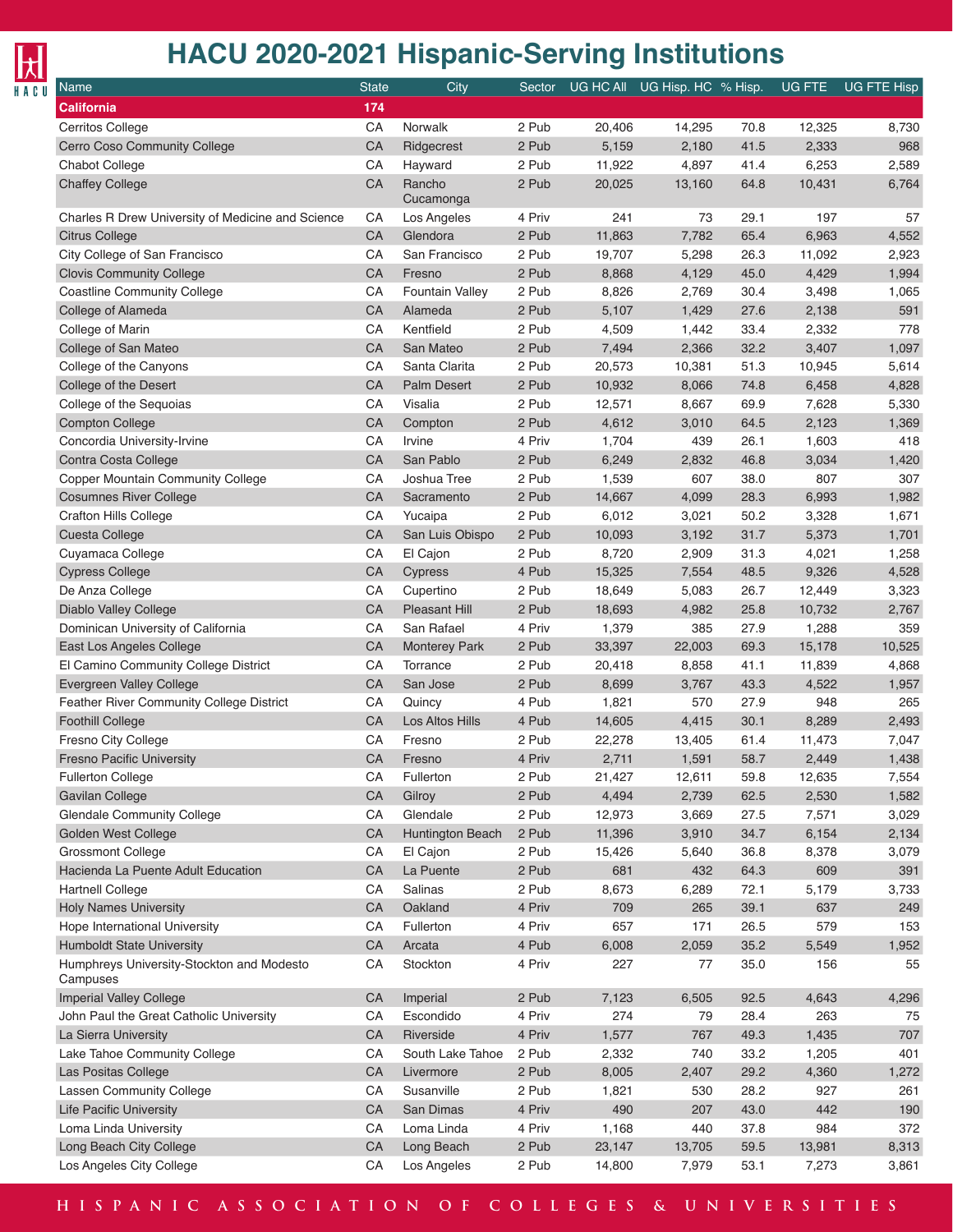

| <b>Name</b>                                                | <b>State</b> | City                   | Sector |        | UG HC All UG Hisp. HC % Hisp. |      | UG FTE | <b>UG FTE Hisp</b> |
|------------------------------------------------------------|--------------|------------------------|--------|--------|-------------------------------|------|--------|--------------------|
| California                                                 | 174          |                        |        |        |                               |      |        |                    |
| Los Angeles County College of Nursing and Allied<br>Health | CA           | Los Angeles            | 2 Pub  | 200    | 90                            | 45.0 | 67     | 30                 |
| Los Angeles Harbor College                                 | СA           | Wilmington             | 2 Pub  | 8,101  | 4,932                         | 63.0 | 3,823  | 2,410              |
| Los Angeles Mission College                                | CA           | Sylmar                 | 2 Pub  | 9,451  | 7,098                         | 76.8 | 4,207  | 3,231              |
| Los Angeles Pacific University                             | CA           | San Dimas              | 4 Priv | 1,746  | 791                           | 44.6 | 985    | 439                |
| Los Angeles Pierce College                                 | CA           | <b>Woodland Hills</b>  | 2 Pub  | 17,521 | 8,626                         | 48.8 | 9,002  | 4,389              |
| Los Angeles Southwest College                              | CA           | Los Angeles            | 2 Pub  | 5,216  | 2,610                         | 48.9 | 2,215  | 1,083              |
| Los Angeles Trade Technical College                        | CA           | Los Angeles            | 2 Pub  | 11,285 | 7,877                         | 70.0 | 5,198  | 3,636              |
| Los Angeles Valley College                                 | CA           | Valley Glen            | 2 Pub  | 15,957 | 8,208                         | 50.9 | 7,506  | 3,824              |
| Los Medanos College                                        | CA           | Pittsburg              | 2 Pub  | 8,521  | 3,615                         | 43.6 | 4,783  | 2,086              |
| Marymount California University                            | CA           | Rancho Palos<br>Verdes | 4 Priv | 515    | 239                           | 46.5 | 508    | 237                |
| Mendocino College                                          | CA           | Ukiah                  | 2 Pub  | 3,338  | 1,260                         | 40.5 | 1,651  | 669                |
| Menlo College                                              | CA           | Atherton               | 4 Priv | 826    | 236                           | 28.8 | 818    | 235                |
| <b>Merced College</b>                                      | CA           | Merced                 | 2 Pub  | 10,645 | 6,306                         | 59.8 | 6,452  | 3,856              |
| Merritt College                                            | CA           | Oakland                | 2 Pub  | 6,261  | 2,057                         | 33.3 | 2,882  | 959                |
| Mills College                                              | CA           | Oakland                | 4 Priv | 613    | 211                           | 34.9 | 584    | 204                |
| MiraCosta College                                          | CA           | Oceanside              | 4 Pub  | 12,645 | 4,845                         | 38.3 | 7,891  | 3,022              |
| <b>Mission College</b>                                     | CA           | Santa Clara            | 2 Pub  | 6,504  | 1,996                         | 30.3 | 3,223  | 977                |
| Modesto Junior College                                     | CA           | Modesto                | 4 Pub  | 16,365 | 8,721                         | 53.5 | 9,664  | 5,167              |
| Monterey Peninsula College                                 | CA           | Monterey               | 2 Pub  | 7,154  | 3,339                         | 48.7 | 4,017  | 1,956              |
| Moorpark College                                           | CA           | Moorpark               | 2 Pub  | 14,361 | 5,450                         | 37.0 | 7,968  | 2,944              |
| Moreno Valley College                                      | CA           | Moreno Valley          | 2 Pub  | 9,158  | 6,148                         | 68.3 | 4,292  | 2,931              |
| Mount Saint Mary's University                              | CA           | Los Angeles            | 4 Priv | 2,071  | 1,201                         | 58.2 | 1,789  | 1,041              |
| Mt San Antonio College                                     | CA           | Walnut                 | 2 Pub  | 28,393 | 17,973                        | 61.6 | 16,094 | 9,913              |
| Mt San Jacinto Community College District                  | CA           | San Jacinto            | 2 Pub  | 13,988 | 7,132                         | 50.7 | 8,167  | 4,141              |
| Napa Valley College                                        | CA           | Napa                   | 2 Pub  | 4,931  | 2,329                         | 47.6 | 3,041  | 1,448              |
| National University                                        | CA           | La Jolla               | 4 Priv | 8,441  | 2,462                         | 29.1 | 5,315  | 1,548              |
| Norco College                                              | CA           | Norco                  | 2 Pub  | 10,261 | 5,953                         | 57.9 | 4,909  | 2,841              |
| Notre Dame de Namur University                             | CA           | <b>Belmont</b>         | 4 Priv | 211    | 101                           | 49.8 | 161    | 80                 |
| Oak Valley College                                         | CA           | Rialto                 | 4 Priv | 59     | 35                            | 60.6 | 55     | 33                 |
| Orange Coast College                                       | CA           | Costa Mesa             | 2 Pub  | 18,125 | 6,128                         | 32.5 | 10,395 | 3,373              |
| <b>Oxnard College</b>                                      | CA           | Oxnard                 | 2 Pub  | 6,994  | 5,161                         | 76.4 | 3,569  | 2,726              |
| Pacific Oaks College                                       | CA           | Pasadena               | 4 Priv | 496    | 285                           | 57.6 | 195    | 113                |
| <b>Pacific Union College</b>                               | CA           | Angwin                 | 4 Priv | 955    | 279                           | 29.9 | 880    | 263                |
| Palo Alto University                                       | CA           | Palo Alto              | 4 Priv | 76     | 21                            | 28.2 | 72     | 20                 |
| Palo Verde College                                         | CA           | <b>Blythe</b>          | 2 Pub  | 3,854  | 1,551                         | 44.1 | 1,674  | 738                |
| Palomar College                                            | CA           | San Marcos             | 2 Pub  | 21,141 | 9,693                         | 46.2 | 11,748 | 5,422              |
| Pasadena City College                                      | CA           | Pasadena               | 2 Pub  | 25,034 | 12,549                        | 47.9 | 14,667 | 7,032              |
| Porterville College                                        | CA           | Porterville            | 2 Pub  | 3,964  | 3,119                         | 80.7 | 2,250  | 1,814              |
| Providence Christian College                               | CA           | Pasadena               | 4 Priv | 121    | 56                            | 46.5 | 120    | 56                 |
| Reedley College                                            | CA           | Reedley                | 2 Pub  | 6,796  | 5,075                         | 76.5 | 3,501  | 2,677              |
| Rio Hondo College                                          | CA           | Whittier               | 4 Pub  | 15,692 | 13,348                        | 85.9 | 8,973  | 7,707              |
| Riverside City College                                     | CA           | Riverside              | 2 Pub  | 20,080 | 13,082                        | 65.4 | 10,675 | 6,977              |
| Sacramento City College                                    | CA           | Sacramento             | 2 Pub  | 20,027 | 6,543                         | 33.5 | 9,637  | 3,233              |
| Saddleback College                                         | CA           | Mission Viejo          | 2 Pub  | 18,984 | 5,260                         | 28.5 | 10,107 | 2,877              |
| Saint Mary's College of California                         | CA           | Moraga                 | 4 Priv | 2,468  | 741                           | 30.6 | 2,371  | 726                |
| San Bernardino Valley College                              | CA           | San Bernardino         | 2 Pub  | 12,206 | 8,458                         | 70.3 | 6,620  | 4,651              |
| San Diego Christian College                                | CA           | Santee                 | 4 Priv | 464    | 158                           | 35.1 | 417    | 146                |
| San Diego City College                                     | CA           | San Diego              | 2 Pub  | 14,865 | 7,043                         | 49.9 | 6,287  | 3,140              |
| San Diego Mesa College                                     | CA           | San Diego              | 4 Pub  | 20,693 | 8,082                         | 39.9 | 10,717 | 4,281              |
| San Diego Miramar College                                  | CA           | San Diego              | 2 Pub  | 13,408 | 4,079                         | 29.2 | 5,758  | 1,682              |
| San Diego State University                                 | CA           | San Diego              | 4 Pub  | 31,491 | 10,575                        | 33.3 | 29,459 | 9,813              |
| San Francisco State University                             | CA           | San Francisco          | 4 Pub  | 24,024 | 8,484                         | 36.1 | 21,533 | 7,770              |
| San Joaquin Delta College                                  | CA           | Stockton               | 2 Pub  | 18,224 | 9,086                         | 50.1 | 11,107 | 5,569              |
| San Jose City College                                      | CA           | San Jose               | 2 Pub  | 8,378  | 3,940                         | 48.6 | 3,930  | 1,910              |
| San Jose State University                                  | CA           | San Jose               | 4 Pub  | 27,701 | 8,221                         | 29.8 | 25,086 | 7,476              |
|                                                            |              |                        |        |        |                               |      |        |                    |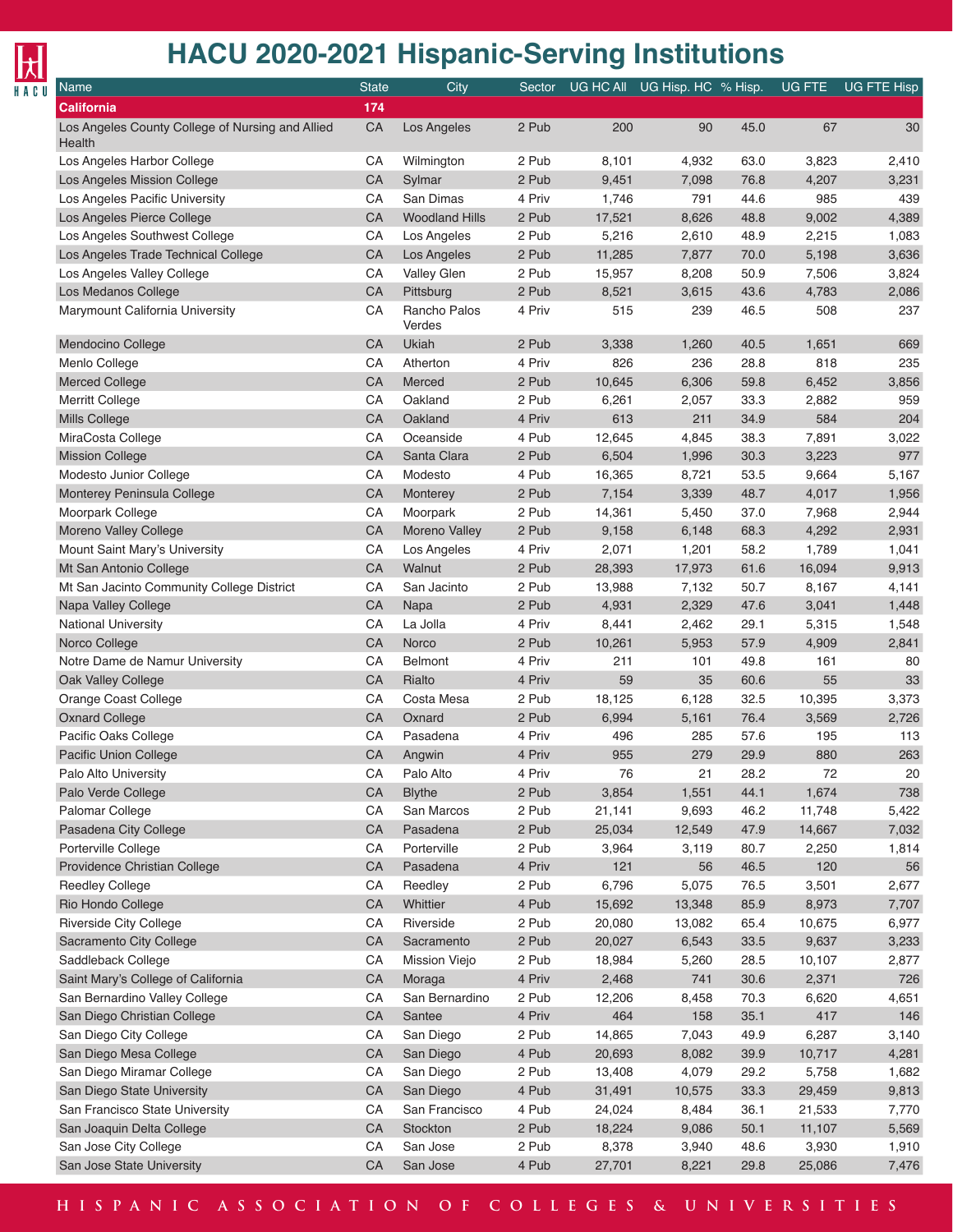# $\frac{1}{\frac{1}{\frac{1}{\pi}}\prod_{i=1}^{n}$

| Name                                              | <b>State</b> | City                   | Sector         |        | UG HC All UG Hisp. HC % Hisp. |      | UG FTE         | UG FTE Hisp |
|---------------------------------------------------|--------------|------------------------|----------------|--------|-------------------------------|------|----------------|-------------|
| <b>California</b>                                 | 174          |                        |                |        |                               |      |                |             |
| Santa Ana College                                 | CA           | Santa Ana              | 4 Pub          | 20,118 | 12,144                        | 62.6 | 10,622         | 6,650       |
| Santa Barbara City College                        | CA           | Santa Barbara          | 2 Pub          | 12,525 | 4,715                         | 38.0 | 7,792          | 2,963       |
| Santa Monica College                              | CA           | Santa Monica           | 4 Pub          | 25,948 | 10,810                        | 40.9 | 16,439         | 6,728       |
| Santa Rosa Junior College                         | CA           | Santa Rosa             | 2 Pub          | 16,757 | 6,325                         | 38.7 | 8,892          | 3,443       |
| Santiago Canyon College                           | CA           | Orange                 | 2 Pub          | 9,003  | 4,555                         | 50.1 | 4,859          | 2,435       |
| Sierra College                                    | CA           | Rocklin                | 2 Pub          | 17,503 | 4,857                         | 28.1 | 10,280         | 2,887       |
| <b>Simpson University</b>                         | CA           | Redding                | 4 Priv         | 696    | 190                           | 28.2 | 607            | 171         |
| <b>Skyline College</b>                            | CA           | San Bruno              | 2 Pub          | 8,747  | 2,762                         | 31.7 | 3,973          | 1,258       |
| Solano Community College                          | CA           | Fairfield              | 4 Pub          | 9,251  | 3,074                         | 33.2 | 5,316          | 1,762       |
| Sonoma State University                           | CA           | <b>Rohnert Park</b>    | 4 Pub          | 7,255  | 2,659                         | 37.2 | 6,756          | 2,516       |
| Southern California University of Health Sciences | CA           | Whittier               | 4 Priv         | 418    | 128                           | 30.6 | 164            | 50          |
| Southwestern College                              | CA           | Chula Vista            | 2 Pub          | 17,621 | 12,374                        | 71.7 | 10,169         | 7,290       |
| <b>Taft College</b>                               | CA           | Taft                   | 2 Pub          | 3,566  | 2,161                         | 60.9 | 1,988          | 1,210       |
| University of California-Irvine                   | CA           | Irvine                 | 4 Pub          | 29,638 | 7,455                         | 25.2 | 29,251         | 7,384       |
| University of California-Merced                   | CA           | Merced                 | 4 Pub          | 8,276  | 4,782                         | 57.9 | 8,227          | 4,764       |
| University of California-Riverside                | CA           | Riverside              | 4 Pub          | 22,693 | 9,392                         | 41.4 | 22,313         | 9,244       |
| University of California-Santa Cruz               | CA           | Santa Cruz             | 4 Pub          |        |                               |      | 16,798         |             |
|                                                   | CA           | La Verne               |                | 17,207 | 4,677                         | 27.3 |                | 4,582       |
| University of La Verne                            |              |                        | 4 Priv         | 4,120  | 2,404                         | 58.6 | 3,588          | 2,102       |
| University of Redlands                            | CA           | Redlands               | 4 Priv         | 2,842  | 1,158                         | 40.0 | 2,588          | 1,035       |
| University of Saint Katherine                     | CA           | San Marcos             | 4 Priv         | 238    | 101                           | 43.7 | 227            | 99          |
| University of the West                            | CA           | Rosemead               | 4 Priv         | 114    | 35                            | 32.4 | 108            | 35          |
| Vanguard University of Southern California        | CA           | Costa Mesa             | 4 Priv         | 1,997  | 907                           | 46.7 | 1,859          | 868         |
| Ventura College                                   | CA           | Ventura                | 2 Pub          | 11,789 | 7,308                         | 63.5 | 6,205          | 3,939       |
| Victor Valley College                             | CA           | Victorville            | 2 Pub          | 10,777 | 6,517                         | 60.9 | 5,703          | 3,471       |
| West Hills College-Coalinga                       | CA           | Coalinga               | 2 Pub          | 4,229  | 2,886                         | 69.9 | 1,734          | 1,211       |
| West Hills College-Lemoore                        | CA           | Lemoore                | 2 Pub          | 3,932  | 2,552                         | 65.6 | 2,111          | 1,385       |
| West Los Angeles College                          | CA           | <b>Culver City</b>     | 4 Pub          | 11,417 | 5,510                         | 49.2 | 5,767          | 2,835       |
| West Valley College                               | CA           | Saratoga               | 2 Pub          | 7,513  | 2,281                         | 32.4 | 4,103          | 1,328       |
| <b>Whittier College</b>                           | CA           | Whittier               | 4 Priv         | 1,490  | 796                           | 53.5 | 1,469          | 786         |
| <b>Woodbury University</b>                        | CA           | <b>Burbank</b>         | 4 Priv         | 1,020  | 411                           | 40.8 | 987            | 402         |
| <b>Woodland Community College</b>                 | CA           | Woodland               | 2 Pub          | 4,598  | 2,019                         | 44.7 | 2,554          | 1,143       |
| <b>World Mission University</b>                   | CA           | Los Angeles            | 4 Priv         | 178    | 43                            | 27.7 | 146            | 41          |
| Yuba College                                      | CA           | Marysville             | 2 Pub          | 5,175  | 1,767                         | 35.3 | 2,959          | 1,046       |
| <b>Colorado</b>                                   | 13           |                        |                |        |                               |      |                |             |
| <b>Adams State University</b>                     | CO           | Alamosa                | 4 Pub          | 1,902  | 685                           | 38.9 | 1,521          | 591         |
| <b>Aims Community College</b>                     | $_{\rm CO}$  | Greeley                | 2 Pub          | 5,981  | 2,057                         | 35.2 | 3,142          | 1,106       |
| Colorado Mountain College                         | CO           | Glenwood Springs       | 4 Pub          | 5,315  | 1,464                         | 27.1 | 2,993          | 810         |
| Colorado State University Pueblo                  | CO           | Pueblo                 | 4 Pub          | 4,113  | 1,471                         | 35.7 | 3,329          | 1,189       |
| Community College of Aurora                       | CO           | Aurora                 | 2 Pub          | 7,835  | 2,500                         | 31.1 | 3,528          | 1,096       |
| <b>Community College of Denver</b>                | CO           | Denver                 | 4 Pub          | 7,273  | 2,647                         | 35.8 | 4,158          | 1,488       |
| Lamar Community College                           | CO           | Lamar                  | 2 Pub          | 723    | 244                           | 32.2 | 491            | 158         |
| Metropolitan State University of Denver           | CO           | Denver                 | 4 Pub          | 17,988 | 5,751                         | 32.2 | 13,900         | 4,473       |
| Morgan Community College                          | CO           | Fort Morgan            | 4 Pub          | 1,376  | 444                           | 33.6 | 754            | 253         |
| Otero Junior College                              | CO           | La Junta               | 2 Pub          | 1,216  | 470                           | 40.1 | 759            | 305         |
| <b>Pueblo Community College</b>                   | CO           | Pueblo                 | 4 Pub          | 5,551  | 1,921                         | 34.2 | 3,193          | 1,093       |
| <b>Regis University</b>                           | CO           | Denver                 | 4 Priv         | 3,197  | 765                           | 26.1 | 2,525          | 659         |
| Trinidad State Junior College                     | CO           | Trinidad               | 2 Pub          | 1,404  | 612                           | 44.2 | 928            | 410         |
| <b>Connecticut</b>                                | 8            |                        |                |        |                               |      |                |             |
| <b>Capital Community College</b>                  | <b>CT</b>    | Hartford               | 2 Pub          | 2,715  | 794                           | 30.2 | 1,268          | 383         |
| <b>Gateway Community College</b>                  | <b>CT</b>    | New Haven              | 2 Pub          | 6,003  | 1,703                         | 29.4 | 2,244          | 1,075       |
| Housatonic Community College                      | <b>CT</b>    | Bridgeport             | 2 Pub          | 3,821  | 1,374                         | 37.3 | 2,169          | 810         |
| Naugatuck Valley Community College                | <b>CT</b>    |                        |                |        |                               |      |                | 918         |
|                                                   | <b>CT</b>    | Waterbury<br>Norwalk   | 2 Pub<br>2 Pub | 5,083  | 1,471                         | 31.0 | 2,959<br>2,430 | 963         |
| Norwalk Community College                         |              |                        |                | 4,420  | 1,687                         | 39.6 |                |             |
| University of Bridgeport                          | <b>CT</b>    | Bridgeport<br>Stamford | 4 Priv         | 2,350  | 645                           | 27.8 | 2,057          | 573         |
| University of Connecticut-Stamford                | <b>CT</b>    |                        | 4 Pub          | 2,354  | 746                           | 32.1 | 2,210          | 710         |
| University of Connecticut-Waterbury Campus        | <b>CT</b>    | Waterbury              | 4 Pub          | 853    | 212                           | 25.1 | 815            | 204         |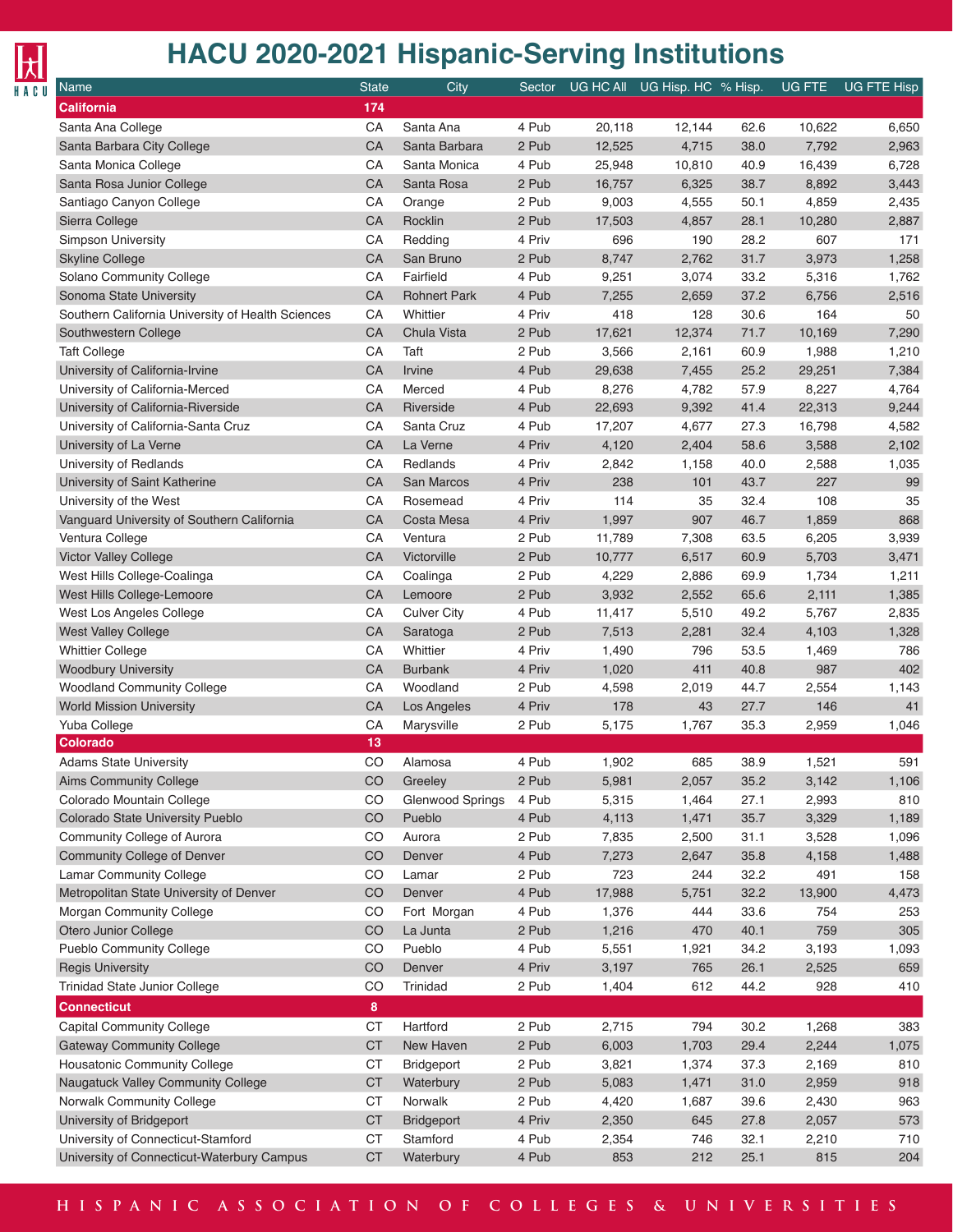## $\frac{1}{\frac{1}{\frac{1}{\pi}}\prod_{i=1}^{n}$

#### **HACU 2020-2021 Hispanic-Serving Institutions**

| <b>Name</b>                                             | <b>State</b>  | City                | Sector |        | UG HC All UG Hisp. HC % Hisp. |       | UG FTE | UG FTE Hisp |
|---------------------------------------------------------|---------------|---------------------|--------|--------|-------------------------------|-------|--------|-------------|
| Washington, D.C.                                        | 1             |                     |        |        |                               |       |        |             |
| Trinity Washington University                           | DC            | Washington          | 4 Priv | 1,444  | 459                           | 36.3  | 1,193  | 433         |
| <b>Florida</b>                                          | 29            |                     |        |        |                               |       |        |             |
| AdventHealth University                                 | <b>FL</b>     | Orlando             | 4 Priv | 1,249  | 431                           | 34.8  | 772    | 268         |
| Albizu University-Miami                                 | FL            | Miami               | 4 Priv | 146    | 124                           | 84.6  | 111    | 94          |
| Altierus Career College-Tampa                           | <b>FL</b>     | Tampa               | 2 Priv | 397    | 155                           | 38.7  | 387    | 150         |
| <b>Barry University</b>                                 | FL            | Miami               | 4 Priv | 3,523  | 1,291                         | 37.8  | 3,119  | 1,179       |
| <b>Broward College</b>                                  | <b>FL</b>     | Fort Lauderdale     | 4 Pub  | 33,243 | 12,501                        | 37.7  | 19,806 | 7,463       |
| City College-Miami                                      | FL            | Miami               | 4 Priv | 52     | 31                            | 60.5  | 36     | 22          |
| Florida Atlantic University                             | <b>FL</b>     | <b>Boca Raton</b>   | 4 Pub  | 25,457 | 7,223                         | 27.8  | 20,184 | 5,615       |
| Florida International University                        | FL            | Miami               | 4 Pub  | 49,049 | 33,350                        | 67.2  | 36,226 | 24,333      |
| Florida SouthWestern State College                      | <b>FL</b>     | Fort Myers          | 4 Pub  | 15,141 | 5,167                         | 34.2  | 9,708  | 3,318       |
| Hillsborough Community College                          | <b>FL</b>     | Tampa               | 2 Pub  | 19,532 | 6,968                         | 35.6  | 12,472 | 4,444       |
| <b>Hodges University</b>                                | <b>FL</b>     | Fort Myers          | 4 Priv | 595    | 202                           | 33.3  | 471    | 156         |
| Indian River State College                              | <b>FL</b>     | <b>Fort Pierce</b>  | 4 Pub  | 15,236 | 4,529                         | 30.3  | 9,013  | 2,735       |
| Keiser University-Ft Lauderdale                         | <b>FL</b>     | Fort Lauderdale     | 4 Priv | 18,146 | 5,080                         | 28.1  | 13,775 | 3,865       |
| Miami Dade College                                      | FL            | Miami               | 4 Pub  | 46,523 | 33,473                        | 72.4  | 30,673 | 22,196      |
| Nova Southeastern University                            | <b>FL</b>     | Fort Lauderdale     | 4 Priv | 6,314  |                               | 34.5  | 5,738  |             |
| Palm Beach State College                                | FL            | Lake Worth          | 4 Pub  |        | 2,264                         |       |        | 1,979       |
|                                                         |               |                     |        | 26,666 | 8,617                         | 32.4  | 15,477 | 5,019       |
| Polk State College                                      | <b>FL</b>     | Winter Haven        | 4 Pub  | 9,961  | 2,598                         | 26.2  | 6,141  | 1,609       |
| Polytechnic University of Puerto Rico-Miami             | FL            | Miami               | 4 Priv | 80     | 80                            | 100.0 | 39     | 39          |
| Polytechnic University of Puerto Rico-Orlando           | <b>FL</b>     | Orlando             | 4 Priv | 172    | 170                           | 99.2  | 99     | 98          |
| <b>SABER College</b>                                    | FL            | Miami               | 2 Priv | 41     | 41                            | 100.0 | 41     | 41          |
| Seminole State College of Florida                       | <b>FL</b>     | Sanford             | 4 Pub  | 16,298 | 4,433                         | 27.7  | 9,664  | 2,678       |
| South Florida Bible College and Theological<br>Seminary | <b>FL</b>     | Deerfield Beach     | 4 Priv | 243    | 58                            | 25.1  | 171    | 43          |
| South Florida State College                             | FL            | Avon Park           | 4 Pub  | 2,710  | 1,046                         | 37.4  | 1,723  | 644         |
| St. John Vianney College Seminary                       | FL            | Miami               | 4 Priv | 57     | 18                            | 31.6  | 57     | 18          |
| St. Thomas University                                   | <b>FL</b>     | Miami Gardens       | 4 Priv | 3,670  | 1,880                         | 46.4  | 2,309  | 1,072       |
| The College of the Florida Keys                         | <b>FL</b>     | <b>Key West</b>     | 4 Pub  | 856    | 242                           | 25.2  | 557    | 141         |
| Trinity International University-Florida                | <b>FL</b>     | Miami               | 4 Priv | 100    | 43                            | 45.2  | 70     | 31          |
| University of Central Florida                           | FL            | Orlando             | 4 Pub  | 61,401 | 17,867                        | 28.7  | 50,732 | 14,547      |
| Valencia College                                        | <b>FL</b>     | Orlando             | 4 Pub  | 45,949 | 17,920                        | 38.9  | 28,377 | 11,047      |
| Georgia                                                 | 1             |                     |        |        |                               |       |        |             |
| Dalton State College                                    | GA            | Dalton              | 4 Pub  | 4,794  | 1,551                         | 32.9  | 3,686  | 1,213       |
| <b>Illinois</b>                                         | 30            |                     |        |        |                               |       |        |             |
| American Academy of Art                                 | $\mathsf{IL}$ | Chicago             | 4 Priv | 169    | 63                            | 37.0  | 144    | 53          |
| <b>Aurora University</b>                                | IL            | Aurora              | 4 Priv | 4,158  | 1,508                         | 36.5  | 3,954  | 1,442       |
| City Colleges of Chicago-Harold Washington              | IL            | Chicago             | 2 Pub  | 6,479  | 2,892                         | 47.9  | 3,993  | 1,913       |
| College                                                 |               |                     |        |        |                               |       |        |             |
| City Colleges of Chicago-Harry S Truman College         | IL            | Chicago             | 2 Pub  | 5,186  | 2,114                         | 38.7  | 2,539  | 981         |
| City Colleges of Chicago-Malcolm X College              | IL            | Chicago             | 2 Pub  | 7,273  | 3,664                         | 51.7  | 4,292  | 2,221       |
| City Colleges of Chicago-Olive-Harvey College           | $\sf IL$      | Chicago             | 2 Pub  | 1,955  | 474                           | 26.9  | 1,154  | 311         |
| City Colleges of Chicago-Richard J Daley College        | IL            | Chicago             | 2 Pub  | 4,929  | 3,791                         | 74.3  | 2,641  | 1,964       |
| City Colleges of Chicago-Wilbur Wright College          | $\sf IL$      | Chicago             | 2 Pub  | 7,946  | 4,995                         | 63.3  | 4,736  | 2,997       |
| College of Lake County                                  | IL            | Grayslake           | 2 Pub  | 11,854 | 4,911                         | 40.1  | 6,614  | 2,653       |
| Concordia University-Chicago                            | $\sf IL$      | <b>River Forest</b> | 4 Priv | 1,538  | 493                           | 33.2  | 1,384  | 460         |
| Dominican University                                    | IL            | <b>River Forest</b> | 4 Priv |        |                               | 62.3  | 2,066  |             |
|                                                         | $\sf IL$      |                     |        | 2,166  | 1,321                         |       |        | 1,287       |
| <b>Elgin Community College</b>                          |               | Elgin               | 2 Pub  | 7,882  | 2,791                         | 31.9  | 4,537  | 1,447       |
| <b>Elmhurst University</b>                              | IL            | Elmhurst            | 4 Priv | 2,838  | 766                           | 27.0  | 2,746  | 741         |
| Joliet Junior College                                   | $\sf IL$      | Joliet              | 2 Pub  | 10,267 | 2,926                         | 27.7  | 6,048  | 1,675       |
| Judson University                                       | IL            | Elgin               | 4 Priv | 954    | 284                           | 30.2  | 894    | 270         |
| <b>Morton College</b>                                   | $\sf IL$      | Cicero              | 2 Pub  | 3,618  | 3,020                         | 81.6  | 1,853  | 1,513       |
| National Louis University                               | IL            | Chicago             | 4 Priv | 3,604  | 1,885                         | 56.4  | 2,973  | 1,677       |
| North Park University                                   | $\sf IL$      | Chicago             | 4 Priv | 1,846  | 585                           | 31.7  | 1,746  | 553         |
| Northeastern Illinois University                        | IL            | Chicago             | 4 Pub  | 5,220  | 2,180                         | 41.8  | 3,907  | 1,631       |
| <b>Resurrection University</b>                          | $\sf IL$      | Chicago             | 4 Priv | 671    | 206                           | 31.3  | 587    | 184         |
| Roosevelt University                                    | IL            | Chicago             | 4 Priv | 3,068  | 912                           | 30.7  | 2,792  | 857         |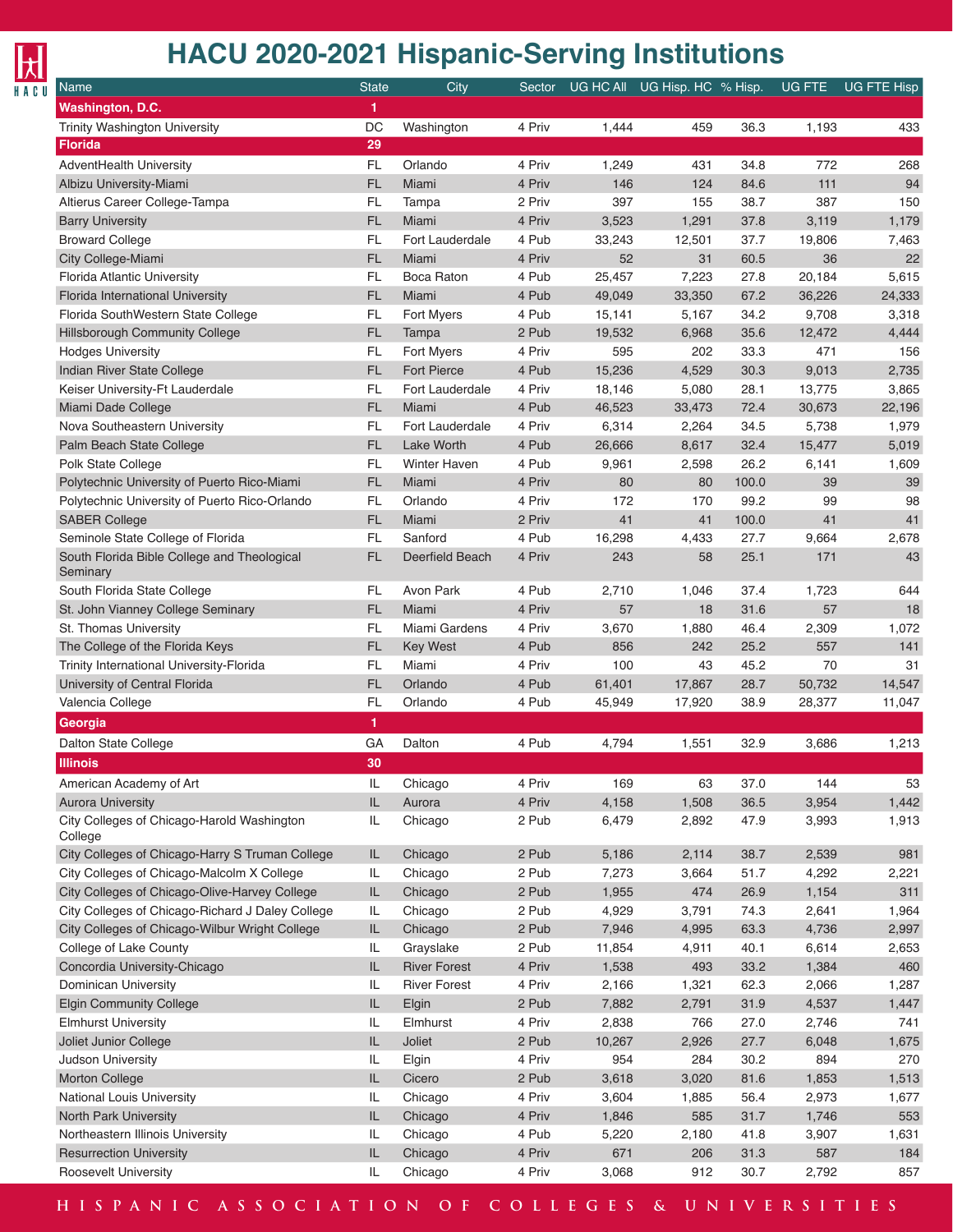## $\frac{1}{\frac{1}{2}}$

#### **HACU 2020-2021 Hispanic-Serving Institutions**

| Name                                               | <b>State</b>   | City                | Sector |        | UG HC All UG Hisp. HC % Hisp. |      | <b>UG FTE</b> | <b>UG FTE Hisp</b> |
|----------------------------------------------------|----------------|---------------------|--------|--------|-------------------------------|------|---------------|--------------------|
| <b>Illinois</b>                                    | 30             |                     |        |        |                               |      |               |                    |
| <b>Rush University</b>                             | IL.            | Chicago             | 4 Priv | 104    | 46                            | 45.9 | 72            | 33                 |
| Saint Augustine College                            | IL             | Chicago             | 4 Priv | 901    | 789                           | 88.7 | 769           | 682                |
| Saint Xavier University                            | IL             | Chicago             | 4 Priv | 3,080  | 1,368                         | 44.8 | 2,957         | 1,325              |
| The Chicago School of Professional Psychology at   | IL             | Chicago             | 4 Priv | 18     | 7                             | 36.1 | 14            | 5                  |
| Chicago                                            |                |                     |        |        |                               |      |               |                    |
| <b>Triton College</b>                              | IL             | <b>River Grove</b>  | 2 Pub  | 8,819  | 3,727                         | 44.8 | 4,659         | 2,086              |
| University of Illinois Chicago                     | IL             | Chicago             | 4 Pub  | 21,921 | 7,531                         | 34.5 | 20,789        | 7,164              |
| VanderCook College of Music                        | IL             | Chicago             | 4 Priv | 82     | 25                            | 34.0 | 70            | 24                 |
| Waubonsee Community College                        | IL             | Sugar Grove         | 2 Pub  | 7,564  | 2,710                         | 34.4 | 4,051         | 1,391              |
| William Rainey Harper College                      | IL             | Palatine            | 2 Pub  | 12,199 | 3,483                         | 27.6 | 7,022         | 1,935              |
| <b>Indiana</b>                                     | 3              |                     |        |        |                               |      |               |                    |
| Calumet College of Saint Joseph                    | IN             | Whiting             | 4 Priv | 556    | 173                           | 32.1 | 458           | 147                |
| Goshen College                                     | IN             | Goshen              | 4 Priv | 827    | 215                           | 26.8 | 782           | 210                |
| Indiana University-Northwest                       | IN             | Gary                | 4 Pub  | 3,414  | 887                           | 26.9 | 2,855         | 767                |
| <b>Kansas</b>                                      | 4              |                     |        |        |                               |      |               |                    |
| Dodge City Community College                       | KS             | Dodge City          | 2 Pub  | 1,459  | 634                           | 42.3 | 961           | 406                |
| Donnelly College                                   | KS             | <b>Kansas City</b>  | 4 Priv | 336    | 147                           | 48.8 | 255           | 125                |
| <b>Garden City Community College</b>               | <b>KS</b>      | <b>Garden City</b>  | 2 Pub  | 1,868  | 866                           | 46.0 | 1,157         | 532                |
| Seward County Community College                    | KS             | Liberal             | 2 Pub  | 1,580  | 849                           | 57.2 | 981           | 561                |
| Louisiana                                          | 1              |                     |        |        |                               |      |               |                    |
| Saint Joseph Seminary College                      | LA             | St. Benedict        | 4 Priv | 107    | 30                            | 27.8 | 106           | 29                 |
| <b>Massachusetts</b>                               | $6\phantom{1}$ |                     |        |        |                               |      |               |                    |
|                                                    |                |                     |        |        |                               |      |               |                    |
| Benjamin Franklin Institute of Technology          | MA             | <b>Boston</b>       | 4 Priv | 463    | 129                           | 26.7 | 378           | 101                |
| <b>Bunker Hill Community College</b>               | <b>MA</b>      | <b>Boston</b>       | 2 Pub  | 9,924  | 2,610                         | 25.7 | 5,630         | 1,450              |
| North Shore Community College                      | MA             | Danvers             | 2 Pub  | 4,783  | 1,282                         | 27.4 | 2,708         | 741                |
| Northern Essex Community College                   | <b>MA</b>      | Haverhill           | 2 Pub  | 4,715  | 1,961                         | 41.7 | 2,562         | 1,069              |
| Springfield Technical Community College            | MA             | Springfield         | 2 Pub  | 4,327  | 1,303                         | 30.1 | 2,581         | 778                |
| Urban College of Boston                            | <b>MA</b>      | <b>Boston</b>       | 2 Priv | 554    | 349                           | 63.3 | 250           | 158                |
| <b>Maryland</b>                                    | 1              |                     |        |        |                               |      |               |                    |
| <b>Montgomery College</b>                          | <b>MD</b>      | Rockville           | 2 Pub  | 20,037 | 5,224                         | 26.1 | 11,312        | 2,954              |
| <b>North Carolina</b>                              | 2 <sup>1</sup> |                     |        |        |                               |      |               |                    |
| James Sprunt Community College                     | <b>NC</b>      | Kenansville         | 2 Pub  | 1,202  | 331                           | 27.3 | 613           | 168                |
| Sampson Community College                          | <b>NC</b>      | Clinton             | 2 Pub  | 1,492  | 413                           | 28.6 | 779           | 223                |
| <b>Nebraska</b>                                    | $\overline{2}$ |                     |        |        |                               |      |               |                    |
| <b>Central Community College</b>                   | <b>NE</b>      | Grand Island        | 2 Pub  | 5,974  | 1,451                         | 25.1 | 3,175         | 797                |
| Western Nebraska Community College                 | $NE$           | Scottsbluff         | 2 Pub  | 1,625  | 429                           | 27.0 | 1,018         | 275                |
| <b>New Jersey</b>                                  | 19             |                     |        |        |                               |      |               |                    |
| <b>Atlantic Cape Community College</b>             | <b>NJ</b>      | <b>Mays Landing</b> | 2 Pub  | 4,464  | 1,146                         | 26.9 | 2,801         | 753                |
| <b>Bergen Community College</b>                    | <b>NJ</b>      | Paramus             | 2 Pub  | 11,409 | 3,867                         | 35.9 | 7,812         | 2,808              |
| <b>Bloomfield College</b>                          | NJ             | Bloomfield          | 4 Priv | 1,533  | 479                           | 31.5 | 1,453         | 458                |
| <b>Caldwell University</b>                         | <b>NJ</b>      | Caldwell            | 4 Priv | 1,745  | 541                           | 31.3 | 1,699         | 532                |
| <b>Essex County College</b>                        | NJ             | Newark              | 2 Pub  | 6,360  | 1,732                         | 28.6 | 4,034         | 1,152              |
| Fairleigh Dickinson University-Metropolitan Campus | <b>NJ</b>      | Teaneck             | 4 Priv | 5,734  | 1,596                         | 32.5 | 3,582         | 1,164              |
| <b>Felician University</b>                         | NJ             | Lodi                | 4 Priv | 2,115  | 707                           | 34.8 | 1,936         | 674                |
| Hudson County Community College                    | <b>NJ</b>      | Jersey City         | 2 Pub  | 7,039  | 3,798                         | 55.8 | 4,902         | 2,734              |
| Kean University                                    | NJ             | Union               | 4 Pub  | 11,686 | 3,878                         | 33.8 | 10,322        | 3,494              |
| Middlesex County College                           | <b>NJ</b>      | Edison              | 2 Pub  | 10,084 | 3,267                         | 32.8 | 6,351         | 2,085              |
| Montclair State University                         | NJ             | Montclair           | 4 Pub  | 16,374 | 5,288                         | 32.4 | 15,282        | 4,953              |
| New Jersey City University                         | <b>NJ</b>      | Jersey City         | 4 Pub  | 5,844  | 2,524                         | 43.6 | 5,293         | 2,309              |
| Passaic County Community College                   | NJ             | Paterson            | 2 Pub  | 5,549  | 3,165                         | 57.7 | 3,277         | 1,892              |
| Pillar College                                     | <b>NJ</b>      | Newark              | 4 Priv | 414    | 215                           | 60.0 | 322           | 193                |
| <b>Rutgers University-Newark</b>                   | NJ             | Newark              | 4 Pub  | 9,118  | 2,702                         | 29.8 | 8,436         | 2,513              |
| Saint Elizabeth University                         | <b>NJ</b>      | Morristown          | 4 Priv | 786    | 206                           | 27.7 | 692           | 192                |
| Saint Peter's University                           | NJ             | Jersey City         | 4 Priv | 2,355  | 1,098                         | 48.5 | 2,163         | 1,048              |
| <b>Union County College</b>                        | <b>NJ</b>      | Cranford            | 2 Pub  | 8,298  | 3,298                         | 41.5 | 5,247         | 2,177              |
| William Paterson University of New Jersey          | NJ             | Wayne               | 4 Pub  | 7,971  | 2,680                         | 33.7 | 7,082         | 2,388              |
|                                                    |                |                     |        |        |                               |      |               |                    |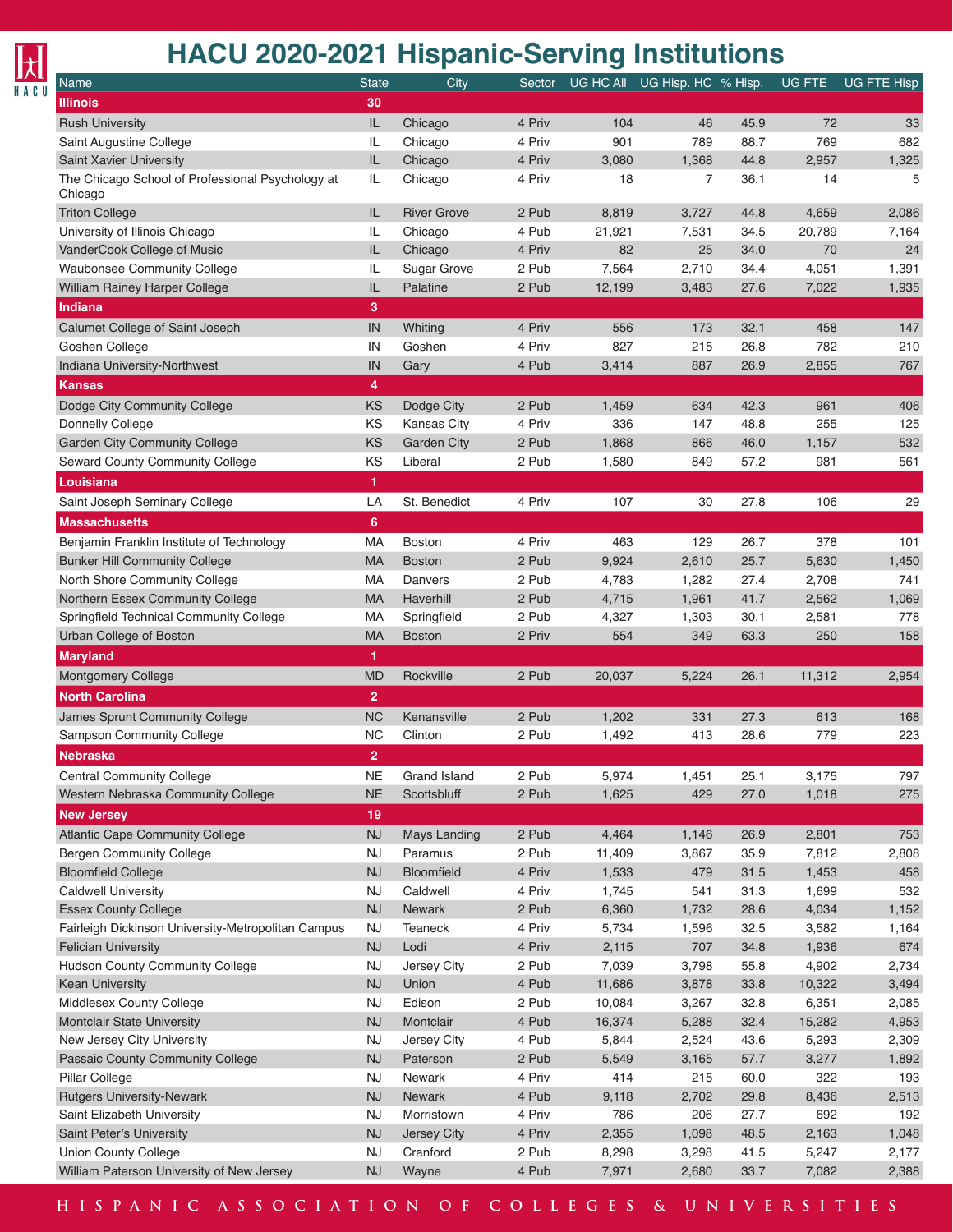

| <b>Name</b>                                                              | <b>State</b>           | City                    | Sector           |           | UG HC All UG Hisp. HC % Hisp. |              | UG FTE          | UG FTE Hisp |
|--------------------------------------------------------------------------|------------------------|-------------------------|------------------|-----------|-------------------------------|--------------|-----------------|-------------|
| <b>New Mexico</b>                                                        | 24                     |                         |                  |           |                               |              |                 |             |
| Central New Mexico Community College                                     | <b>NM</b>              | Albuquerque             | 2 Pub            | 21,398    | 11,505                        | 54.6         | 10,678          | 5,826       |
| <b>Clovis Community College</b>                                          | <b>NM</b>              | Fresno                  | 2 Pub            | 2,321     | 1,115                         | 50.1         | 4,429           | 1,994       |
| Eastern New Mexico University Ruidoso Branch<br><b>Community College</b> | <b>NM</b>              | Ruidoso                 | 2 Pub            | 553       | 153                           | 28.9         | 295             | 85          |
| Eastern New Mexico University-Main Campus                                | <b>NM</b>              | Portales                | 4 Pub            | 3,927     | 1,380                         | 38.6         | 2,910           | 1,124       |
| Eastern New Mexico University-Roswell Campus                             | <b>NM</b>              | Roswell                 | 2 Pub            | 1,698     | 841                           | 52.3         | 1,051           | 549         |
| Luna Community College                                                   | <b>NM</b>              | Las Vegas               | 2 Pub            | 720       | 585                           | 79.7         | 410             | 327         |
| <b>Mesalands Community College</b>                                       | <b>NM</b>              | Tucumcari               | 2 Pub            | 709       | 269                           | 39.6         | 317             | 126         |
| New Mexico Highlands University                                          | <b>NM</b>              | Las Vegas               | 4 Pub            | 1,699     | 981                           | 57.5         | 1,362           | 784         |
| New Mexico Institute of Mining and Technology                            | <b>NM</b>              | Socorro                 | 4 Pub            | 1,229     | 343                           | 27.9         | 1,154           | 322         |
| New Mexico Junior College                                                | <b>NM</b>              | <b>Hobbs</b>            | 2 Pub            | 1,406     | 772                           | 53.6         | 960             | 514         |
| New Mexico Military Institute                                            | <b>NM</b>              | Roswell                 | 2 Pub            | 493       | 166                           | 33.1         | 425             | 141         |
| New Mexico State University-Alamogordo                                   | <b>NM</b>              | Alamogordo              | 2 Pub            | 941       | 397                           | 41.3         | 472             | 195         |
| New Mexico State University-Carlsbad                                     | <b>NM</b>              | Carlsbad                | 2 Pub            | 1,203     | 690                           | 56.9         | 583             | 331         |
| New Mexico State University-Dona Ana                                     | <b>NM</b>              | Las Cruces              | 2 Pub            | 7,028     | 5,196                         | 74.4         | 4,476           | 3,329       |
| New Mexico State University-Grants                                       | <b>NM</b>              | Grants                  | 2 Pub            | 622       | 267                           | 43.9         | 286             | 126         |
| New Mexico State University-Main Campus                                  | <b>NM</b>              | <b>Las Cruces</b>       | 4 Pub            | 11,575    | 7,234                         | 62.9         | 10,317          | 6,494       |
| Northern New Mexico College                                              | <b>NM</b>              | Espanola                | 4 Pub            | 1,234     | 831                           | 68.2         | 828             | 565         |
| Santa Fe Community College                                               | <b>NM</b>              | Santa Fe                | 2 Pub            | 3,459     | 1,847                         | 56.2         | 1,665           | 936         |
| University of New Mexico-Los Alamos Campus                               | <b>NM</b>              | Los Alamos              | 2 Pub            | 929       | 462                           | 54.0         | 410             | 222         |
| University of New Mexico-Main Campus                                     | <b>NM</b>              | Albuquerque             | 4 Pub            | 16,209    | 8,104                         | 50.3         | 13,772          | 6,924       |
| University of New Mexico-Taos Campus                                     | <b>NM</b>              | Ranchos de Taos         | 2 Pub            | 1,046     | 561                           | 53.6         | 460             | 247         |
| University of New Mexico-Valencia County Campus                          | <b>NM</b>              | Los Lunas               | 2 Pub            | 1,435     | 902                           | 66.2         | 701             | 464         |
| University of the Southwest                                              | <b>NM</b>              | <b>Hobbs</b>            | 4 Priv           | 370       | 186                           | 51.6         | 327             | 169         |
| <b>Western New Mexico University</b>                                     | <b>NM</b>              | <b>Silver City</b>      | 4 Pub            | 1,874     | 979                           | 53.7         | 1,376           | 739         |
| <b>Nevada</b>                                                            | $\overline{4}$         |                         |                  |           |                               |              |                 |             |
| College of Southern Nevada                                               | <b>NV</b>              | Las Vegas               | 4 Pub            | 29,965    | 10,774                        | 36.1         | 17,717          | 6,392       |
| Nevada State College                                                     | <b>NV</b>              | Henderson               | 4 Pub            | 7,218     | 2,821                         | 41.3         | 4,153           | 1,715       |
| Truckee Meadows Community College                                        | <b>NV</b>              | Reno                    | 4 Pub            | 10,249    | 3,185                         | 32.1         | 5,855           | 1,882       |
| University of Nevada-Las Vegas                                           | <b>NV</b>              | Las Vegas               | 4 Pub            | 25,864    | 8,339                         | 32.0         | 22,273          | 7,137       |
| <b>New York</b>                                                          | 32                     |                         |                  |           |                               |              |                 |             |
| <b>Boricua College</b>                                                   | <b>NY</b><br><b>NY</b> | New York                | 4 Priv           | 510<br>94 | 394                           | 77.3         | 510<br>51       | 394         |
| Cochran School of Nursing<br>College of Mount Saint Vincent              | <b>NY</b>              | Yonkers<br><b>Bronx</b> | 2 Priv<br>4 Priv | 2,257     | 33<br>760                     | 33.8<br>33.9 |                 | 17<br>755   |
| College of Staten Island CUNY                                            | <b>NY</b>              | Staten Island           | 4 Pub            | 11,755    | 3,092                         | 26.9         | 2,227<br>10,292 | 2,764       |
| CUNY Borough of Manhattan Community College                              | ΝY                     | New York                | 2 Pub            | 22,496    | 9,792                         | 44.8         | 17,828          | 7,984       |
| <b>CUNY Bronx Community College</b>                                      | <b>NY</b>              | <b>Bronx</b>            | 2 Pub            | 8,370     | 5,216                         | 63.9         | 6,525           | 4,172       |
| <b>CUNY City College</b>                                                 | <b>NY</b>              | New York                | 4 Pub            | 12,587    | 4,844                         | 38.1         | 10,953          | 4,176       |
| <b>CUNY Graduate School and University Center</b>                        | <b>NY</b>              | New York                | 4 Pub            | 2,973     | 930                           | 32.6         | 1,626           | 530         |
| <b>CUNY Hostos Community College</b>                                     | <b>NY</b>              | <b>Bronx</b>            | 2 Pub            | 6,136     | 3,818                         | 63.5         | 4,275           | 2,713       |
| <b>CUNY Hunter College</b>                                               | <b>NY</b>              | New York                | 4 Pub            | 17,943    | 5,425                         | 30.0         | 15,444          | 4,632       |
| CUNY John Jay College of Criminal Justice                                | <b>NY</b>              | New York                | 4 Pub            | 13,662    | 6,896                         | 50.9         | 12,235          | 6,233       |
| <b>CUNY LaGuardia Community College</b>                                  | <b>NY</b>              | Long Island City        | 2 Pub            | 16,971    | 7,580                         | 45.5         | 11,795          | 5,362       |
| <b>CUNY Lehman College</b>                                               | <b>NY</b>              | <b>Bronx</b>            | 4 Pub            | 12,833    | 7,253                         | 57.7         | 10,177          | 5,877       |
| CUNY New York City College of Technology                                 | <b>NY</b>              | Brooklyn                | 4 Pub            | 15,513    | 5,245                         | 34.6         | 12,133          | 4,204       |
| <b>CUNY Queens College</b>                                               | <b>NY</b>              | Queens                  | 4 Pub            | 16,702    | 4,948                         | 29.5         | 14,183          | 4,181       |
| <b>CUNY Queensborough Community College</b>                              | <b>NY</b>              | <b>Bayside</b>          | 2 Pub            | 12,405    | 3,878                         | 32.5         | 9,145           | 2,969       |
| CUNY Stella and Charles Guttman Community<br>College                     | <b>NY</b>              | New York                | 2 Pub            | 1,021     | 590                           | 58.1         | 948             | 551         |
| <b>CUNY York College</b>                                                 | <b>NY</b>              | Jamaica                 | 4 Pub            | 7,529     | 2,021                         | 27.3         | 5,977           | 1,633       |
| Dominican College of Blauvelt                                            | NY.                    | Orangeburg              | 4 Priv           | 1,310     | 473                           | 36.9         | 1,257           | 463         |
| Manhattan College                                                        | <b>NY</b>              | Riverdale               | 4 Priv           | 3,352     | 856                           | 25.7         | 3,246           | 835         |
| Manhattanville College                                                   | <b>NY</b>              | Purchase                | 4 Priv           | 1,409     | 400                           | 29.1         | 1,363           | 396         |
| Mercy College                                                            | <b>NY</b>              | Dobbs Ferry             | 4 Priv           | 7,080     | 2,964                         | 43.0         | 6,242           | 2,687       |
| Metropolitan College of New York                                         | <b>NY</b>              | New York                | 4 Priv           | 528       | 166                           | 31.5         | 468             | 148         |
| Nassau Community College                                                 | <b>NY</b>              | Garden City             | 2 Pub            | 13,864    | 4,248                         | 31.7         | 9,699           | 3,074       |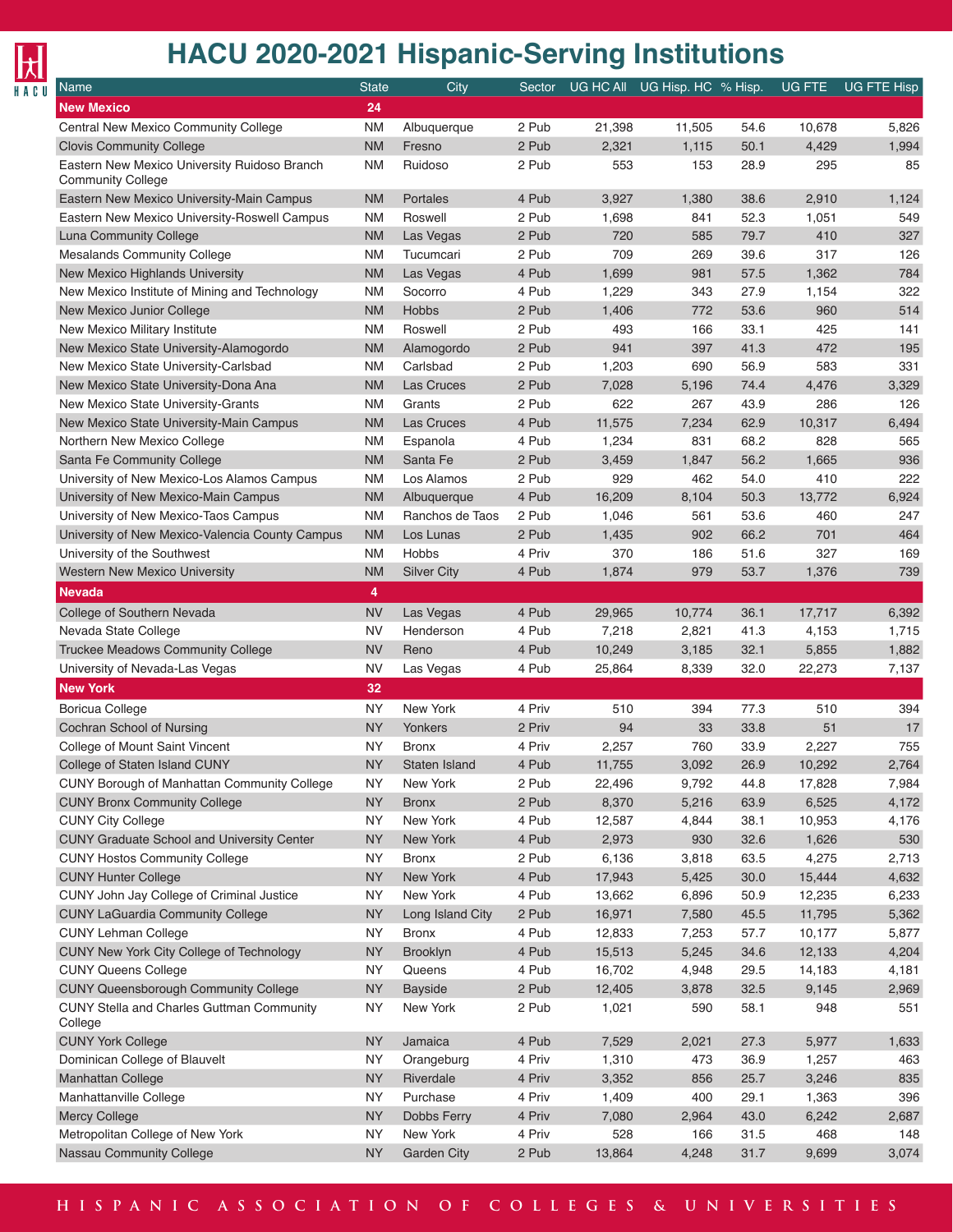

| Name                                                                  | <b>State</b>    | City                                | Sector          |           | UG HC All UG Hisp. HC % Hisp. |       | UG FTE    | UG FTE Hisp |
|-----------------------------------------------------------------------|-----------------|-------------------------------------|-----------------|-----------|-------------------------------|-------|-----------|-------------|
| <b>New York</b>                                                       | 32              |                                     |                 |           |                               |       |           |             |
| <b>Orange County Community College</b>                                | <b>NY</b>       | Middletown                          | 2 Pub           | 5,862     | 1,486                         | 25.6  | 3,616     | 927         |
| <b>St Francis College</b>                                             | <b>NY</b>       | <b>Brooklyn Heights</b>             | 4 Priv          | 2,646     | 773                           | 29.4  | 2,568     | 756         |
| <b>Suffolk County Community College</b>                               | <b>NY</b>       | Selden                              | 2 Pub           | 22,570    | 6,243                         | 29.4  | 14,958    | 4,396       |
| <b>Sullivan County Community College</b>                              | <b>NY</b>       | <b>Loch Sheldrake</b>               | 2 Pub           | 1,701     | 432                           | 29.3  | 1,037     | 304         |
| SUNY at Purchase College                                              | <b>NY</b>       | Purchase                            | 4 Pub           | 3,600     | 942                           | 26.5  | 3,390     | 900         |
| SUNY College at Old Westbury                                          | <b>NY</b>       | Old Westbury                        | 4 Pub           | 4,659     | 1,290                         | 28.0  | 4,241     | 1,189       |
| <b>SUNY Westchester Community College</b>                             | <b>NY</b>       | Valhalla                            | 2 Pub           | 10,072    | 4,092                         | 42.4  | 6,715     | 2,850       |
| Vaughn College of Aeronautics and Technology                          | <b>NY</b>       | Flushing                            | 4 Priv          | 1,438     | 458                           | 31.3  | 1,278     | 400         |
| <b>Ohio</b>                                                           | 1               |                                     |                 |           |                               |       |           |             |
| Union Institute & University                                          | OH              | Cincinnati                          | 4 Priv          | 575       | 157                           | 27.6  | 364       | 101         |
| <b>Oklahoma</b>                                                       | $\overline{2}$  |                                     |                 |           |                               |       |           |             |
| Oklahoma Panhandle State University                                   | <b>OK</b>       | Goodwell                            | 4 Pub           | 1,337     | 349                           | 26.8  | 1,143     | 306         |
| Western Oklahoma State College                                        | OK              | Altus                               | 2 Pub           | 1,353     | 293                           | 25.1  | 804       | 202         |
| <b>Oregon</b>                                                         | 6               |                                     |                 |           |                               |       |           |             |
| <b>Blue Mountain Community College</b>                                |                 |                                     | 2 Pub           |           |                               |       |           |             |
|                                                                       | OR<br><b>OR</b> | Pendleton                           | 2 Pub           | 1,292     | 379                           | 28.8  | 842       | 242         |
| Chemeketa Community College                                           |                 | Salem                               |                 | 8,328     | 2,418                         | 30.1  | 5,272     | 1,586       |
| Columbia Gorge Community College                                      | OR<br><b>OR</b> | The Dalles<br><b>Saint Benedict</b> | 2 Pub<br>4 Priv | 825<br>33 | 238                           | 31.2  | 503<br>32 | 157         |
| <b>Mount Angel Seminary</b>                                           |                 |                                     | 2 Pub           |           | 19                            | 58.7  |           | 19          |
| Treasure Valley Community College<br><b>Warner Pacific University</b> | OR<br><b>OR</b> | Ontario                             | 4 Priv          | 1,470     | 397                           | 27.1  | 998       | 271         |
|                                                                       |                 | Portland                            |                 | 464       | 132                           | 28.7  | 454       | 130         |
| Pennsylvania                                                          | 3               |                                     |                 |           |                               |       |           |             |
| Lehigh Carbon Community College                                       | PA              | Schnecksville                       | 2 Pub           | 6,205     | 1,603                         | 25.7  | 3,539     | 910         |
| Northampton County Area Community College                             | PA              | <b>Bethlehem</b>                    | 2 Pub           | 8,951     | 2,183                         | 25.4  | 5,405     | 1,371       |
| Reading Area Community College                                        | <b>PA</b>       | Reading                             | 2 Pub           | 3,924     | 1,474                         | 37.8  | 1,952     | 738         |
| <b>Puerto Rico</b>                                                    | 61              |                                     |                 |           |                               |       |           |             |
| Albizu University-San Juan                                            | <b>PR</b>       | San Juan                            | 4 Priv          | 661       | 651                           | 98.8  | 563       | 556         |
| American University of Puerto Rico                                    | PR              | Bayamon                             | 4 Priv          | 349       | 349                           | 100.0 | 316       | 317         |
| American University of Puerto Rico                                    | <b>PR</b>       | Bayamon                             | 4 Priv          | 281       | 281                           | 100.0 | 316       | 317         |
| Atenas College                                                        | PR              | Manati                              | 4 Priv          | 558       | 558                           | 100.0 | 429       | 432         |
| <b>Atlantic University College</b>                                    | <b>PR</b>       | Guaynabo                            | 4 Priv          | 1,489     | 1,489                         | 100.0 | 1,173     | 1,178       |
| Caribbean University-Bayamon                                          | PR              | Bayamon                             | 4 Priv          | 636       | 636                           | 100.0 | 557       | 558         |
| Caribbean University-Carolina                                         | <b>PR</b>       | Carolina                            | 4 Priv          | 188       | 188                           | 100.0 | 141       | 142         |
| Caribbean University-Ponce                                            | <b>PR</b>       | Ponce                               | 4 Priv          | 392       | 362                           | 96.7  | 336       | 324         |
| Caribbean University-Vega Baja                                        | <b>PR</b>       | Vega Baja                           | 4 Priv          | 130       | 130                           | 100.0 | 118       | 119         |
| Colegio Universitario de San Juan                                     | PR              | San Juan                            | 4 Pub           | 840       | 840                           | 100.0 | 717       | 717         |
| Conservatory of Music of Puerto Rico                                  | <b>PR</b>       | San Juan                            | 4 Pub           | 360       | 351                           | 96.9  | 288       | 279         |
| Dewey University-Carolina                                             | PR              | Carolina                            | 4 Priv          | 345       | 345                           | 100.0 | 272       | 273         |
| Dewey University-Hato Rey                                             | <b>PR</b>       | Hato Rey                            | 4 Priv          | 363       | 363                           | 100.0 | 279       | 281         |
| Dewey University-Juana DÃaz                                           | PR              | Juana Diaz                          | 4 Priv          | 125       | 125                           | 100.0 | 94        | 95          |
| Dewey University-Manati                                               | <b>PR</b>       | Manati                              | 4 Priv          | 241       | 241                           | 100.0 | 199       | 200         |
| EDP University of Puerto Rico Inc-San Juan                            | PR              | San Juan                            | 4 Priv          | 1,240     | 1,240                         | 100.0 | 868       | 874         |
| EDP University of Puerto Rico Inc-San Sebastian                       | <b>PR</b>       | San Sebastian                       | 4 Priv          | 921       | 921                           | 100.0 | 611       | 617         |
| EDP University of Puerto Rico-Humacao                                 | PR              | Humacao                             | 4 Priv          | 194       | 194                           | 100.0 | 122       | 123         |
| EDP University of Puerto Rico-Manati                                  | <b>PR</b>       | Manati                              | 4 Priv          | 270       | 270                           | 100.0 | 188       | 189         |
| EDP University of Puerto Rico-Villalba                                | PR              | Villalba                            | 4 Priv          | 171       | 171                           | 100.0 | 109       | 110         |
| Escuela de Artes Plasticas y Diseno de Puerto Rico                    | <b>PR</b>       | San Juan                            | 4 Pub           | 405       | 405                           | 100.0 | 332       | 332         |
| Humacao Community College                                             | PR              | Humacao                             | 4 Priv          | 301       | 301                           | 100.0 | 201       | 203         |
| Instituto Tecnologico de Puerto Rico-Recinto de<br>Guayama            | <b>PR</b>       | Guayama                             | 2 Pub           | 383       | 381                           | 99.4  | 358       | 356         |
| Instituto Tecnologico de Puerto Rico-Recinto de<br>Manati             | <b>PR</b>       | Manati                              | 2 Pub           | 452       | 452                           | 100.0 | 435       | 435         |
| Instituto Tecnologico de Puerto Rico-Recinto de<br>Ponce              | <b>PR</b>       | Ponce                               | 2 Pub           | 265       | 265                           | 100.0 | 265       | 265         |
| Instituto Tecnologico de Puerto Rico-Recinto de<br>San Juan           | PR              | San Juan                            | 2 Pub           | 298       | 298                           | 100.0 | 254       | 254         |
| Inter American University of Puerto Rico-Aguadilla                    | PR              | Aguadilla                           | 4 Priv          | 3,310     | 3,303                         | 100.0 | 2,934     | 2,935       |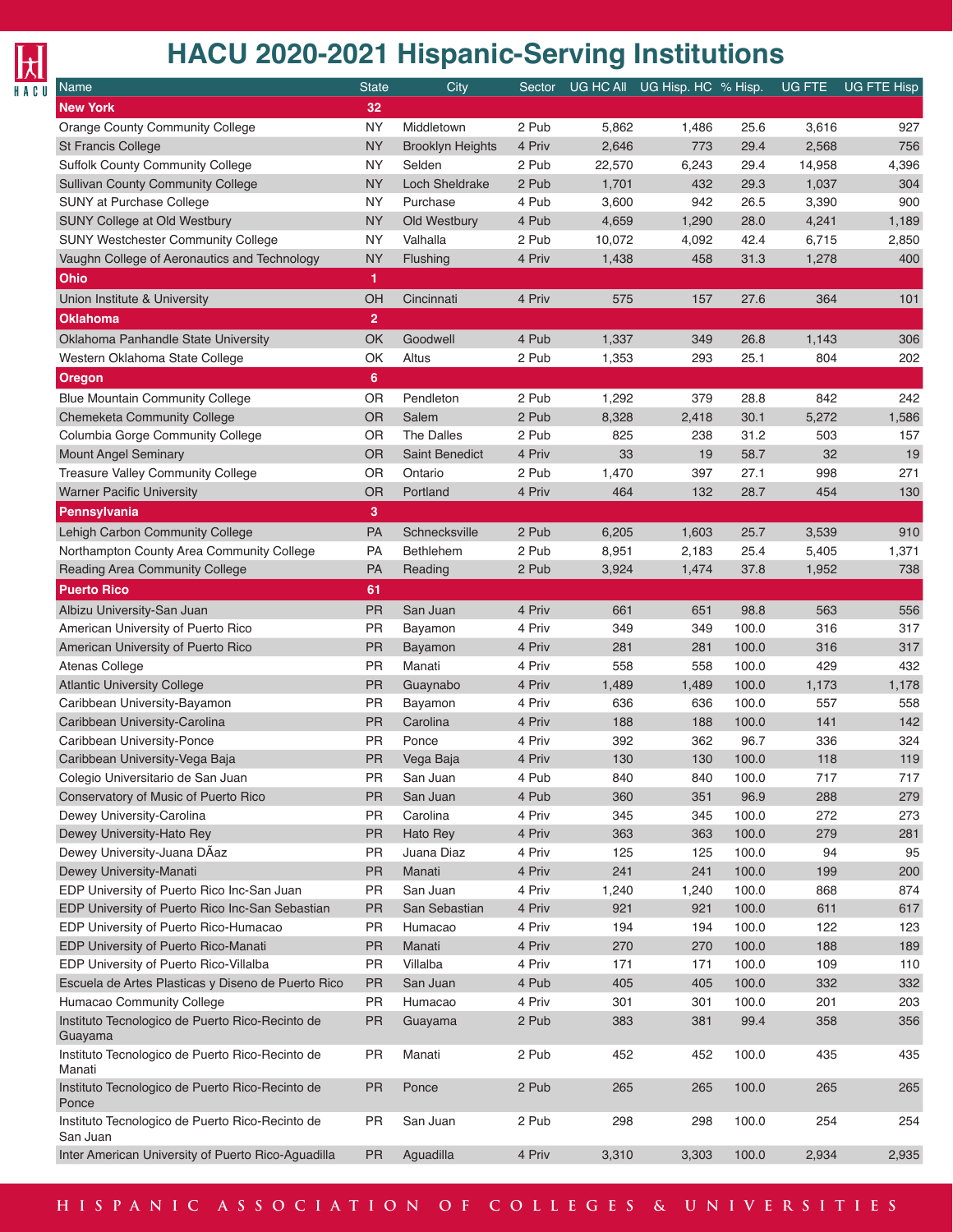| <b>HACU 2020-2021 Hispanic-Serving Institutions</b>              |                |                       |        |        |                               |       |               |                    |
|------------------------------------------------------------------|----------------|-----------------------|--------|--------|-------------------------------|-------|---------------|--------------------|
| Name                                                             | <b>State</b>   | City                  | Sector |        | UG HC All UG Hisp. HC % Hisp. |       | <b>UG FTE</b> | <b>UG FTE Hisp</b> |
| <b>Puerto Rico</b>                                               | 61             |                       |        |        |                               |       |               |                    |
| Inter American University of Puerto Rico-Arecibo                 | PR             | Arecibo               | 4 Priv | 3,001  | 2,987                         | 99.7  | 2,725         | 2,717              |
| Inter American University of Puerto Rico-<br><b>Barranquitas</b> | PR             | <b>Barranquitas</b>   | 4 Priv | 1,174  | 1,172                         | 100.0 | 1,067         | 1,067              |
| Inter American University of Puerto Rico-Bayamon                 | <b>PR</b>      | Bayamon               | 4 Priv | 4,040  | 4,004                         | 99.3  | 3,712         | 3,687              |
| Inter American University of Puerto Rico-Fajardo                 | <b>PR</b>      | Fajardo               | 4 Priv | 1,512  | 1,506                         | 99.8  | 1,348         | 1,346              |
| Inter American University of Puerto Rico-Guayama                 | <b>PR</b>      | Guayama               | 4 Priv | 1,550  | 1,542                         | 99.7  | 1,361         | 1,356              |
| Inter American University of Puerto Rico-Metro                   | PR             | San Juan              | 4 Priv | 4,550  | 4,476                         | 98.7  | 3,920         | 3,869              |
| Inter American University of Puerto Rico-Ponce                   | PR             | Mercedita             | 4 Priv | 3,403  | 3,388                         | 99.9  | 3,010         | 3,006              |
| Inter American University of Puerto Rico-San<br>German           | <b>PR</b>      | San German            | 4 Priv | 3,143  | 3,134                         | 99.9  | 2,839         | 2,836              |
| Pontifical Catholic University of Puerto Rico-Arecibo            | <b>PR</b>      | Arecibo               | 4 Priv | 419    | 414                           | 99.5  | 383           | 381                |
| Pontifical Catholic University of Puerto Rico-<br>Mayaguez       | <b>PR</b>      | Mayaguez              | 4 Priv | 902    | 897                           | 99.7  | 827           | 825                |
| Pontifical Catholic University of Puerto Rico-Ponce              | <b>PR</b>      | Ponce                 | 4 Priv | 4,889  | 4,863                         | 99.7  | 4,520         | 4,507              |
| San Juan Bautista School of Medicine                             | <b>PR</b>      | Caguas                | 4 Priv | 62     | 62                            | 100.0 | 62            | 62                 |
| Universal Technology College of Puerto Rico                      | <b>PR</b>      | Aguadilla             | 4 Priv | 108    | 108                           | 100.0 | 108           | 108                |
| Universidad Adventista de las Antillas/Antillean<br>University   | <b>PR</b>      | Mayaguez              | 4 Priv | 954    | 909                           | 95.0  | 882           | 839                |
| Universidad Ana G. Mendez-Carolina Campus                        | <b>PR</b>      | Carolina              | 4 Priv | 6,574  | 6,574                         | 100.0 | 5,284         | 5,307              |
| Universidad Ana G. Mendez-Cupey Campus                           | PR             | San Juan              | 4 Priv | 7,003  | 7,003                         | 100.0 | 5,616         | 5,640              |
| Universidad Ana G. Mendez-Gurabo Campus                          | PR             | Gurabo                | 4 Priv | 10,896 | 10,896                        | 100.0 | 8,820         | 8,856              |
| Universidad Ana G. Mendez-Online Campus                          | PR             | San Juan              | 4 Priv | 1,257  | 1,232                         | 98.6  | 947           | 933                |
| Universidad Central de Bayamon                                   | PR             | BayamÃ <sup>3</sup> n | 4 Priv | 936    | 936                           | 100.0 | 791           | 794                |
| Universidad Central Del Caribe                                   | PR             | Bayamon               | 4 Priv | 123    | 106                           | 86.8  | 114           | 99                 |
| Universidad del Sagrado Corazon                                  | PR             | Santurce              | 4 Priv | 4,097  | 4,097                         | 100.0 | 3,793         | 3,799              |
| Universidad Politecnica de Puerto Rico                           | PR             | Hato Rey              | 4 Priv | 3,718  | 3,685                         | 100.0 | 2,540         | 2,539              |
| Universidad Teologica del Caribe                                 | <b>PR</b>      | <b>Trujillo Alto</b>  | 4 Priv | 338    | 338                           | 100.0 | 272           | 273                |
| University of Puerto Rico-Aguadilla                              | PR             | Aguadilla             | 4 Pub  | 2,444  | 2,377                         | 97.4  | 2,323         | 2,262              |
| University of Puerto Rico-Arecibo                                | <b>PR</b>      | Arecibo               | 4 Pub  | 3,414  | 3,414                         | 100.0 | 3,285         | 3,285              |
| University of Puerto Rico-Bayamon                                | PR             | Bayamon               | 4 Pub  | 3,592  | 3,592                         | 100.0 | 3,334         | 3,334              |
| University of Puerto Rico-Carolina                               | <b>PR</b>      | Carolina              | 4 Pub  | 2,580  | 2,482                         | 96.2  | 2,211         | 2,127              |
| University of Puerto Rico-Cavey                                  | PR             | Cayey                 | 4 Pub  | 2,984  | 2,984                         | 100.0 | 2,842         | 2,842              |
| University of Puerto Rico-Humacao                                | <b>PR</b>      | Humacao               | 4 Pub  | 3,106  | 2,778                         | 89.9  | 2,912         | 2,618              |
| University of Puerto Rico-Mayaguez                               | <b>PR</b>      | Mayaguez              | 4 Pub  | 11,966 | 11,189                        | 93.4  | 11,306        | 10,559             |
| University of Puerto Rico-Medical Sciences                       | PR             | San Juan              | 4 Pub  | 357    | 357                           | 100.0 | 343           | 343                |
| University of Puerto Rico-Ponce                                  | <b>PR</b>      | Ponce                 | 4 Pub  | 2,382  | 2,382                         | 100.0 | 2,280         | 2,280              |
| University of Puerto Rico-Rio Piedras                            | PR             | San Juan              | 4 Pub  | 10,877 | 9,040                         | 84.0  | 10,081        | 8,470              |
| University of Puerto Rico-Utuado                                 | PR             | Utuado                | 4 Pub  | 554    | 554                           | 100.0 | 519           | 519                |
| <b>Rhode Island</b>                                              | $\overline{2}$ |                       |        |        |                               |       |               |                    |
| College Unbound                                                  | RI             | Providence            | 4 Priv | 158    | 63                            | 40.7  | 123           | 50                 |
| Rhode Island College                                             | RI             | Providence            | 4 Pub  | 5,998  | 1,502                         | 25.2  | 5,171         | 1,305              |
| <b>Tennessee</b>                                                 | $\mathbf{1}$   |                       |        |        |                               |       |               |                    |
| Southern Adventist University                                    | <b>TN</b>      | Collegedale           | 4 Priv | 2,384  | 588                           | 25.0  | 2,213         | 553                |
| <b>Texas</b>                                                     | 97             |                       |        |        |                               |       |               |                    |
| Altierus Career College-Bissonnet                                | ТX             | Houston               | 2 Priv | 628    | 284                           | 45.1  | 622           | 280                |
| <b>Alvin Community College</b>                                   | TX             | Alvin                 | 2 Pub  | 5,737  | 2,128                         | 37.2  | 2,767         | 1,029              |
| Amarillo College                                                 | TX             | Amarillo              | 2 Pub  | 9,079  | 4,002                         | 44.7  | 5,182         | 2,315              |
| Angelina College                                                 | TX             | Lufkin                | 2 Pub  | 4,195  | 1,234                         | 29.5  | 1,883         | 555                |
| Angelo State University                                          | TX             | San Angelo            | 4 Pub  | 9,107  | 3,583                         | 39.5  | 6,781         | 2,678              |
| <b>Austin Community College District</b>                         | TX             | Austin                | 4 Pub  | 39,896 | 15,318                        | 38.2  | 21,452        | 8,197              |
| Baptist University of the Americas                               | TX             | San Antonio           | 4 Priv | 117    | 63                            | 47.3  | 93            | 44                 |
| <b>Brazosport College</b>                                        | TX             | Lake Jackson          | 4 Pub  | 3,852  | 1,686                         | 43.0  | 1,912         | 822                |
| <b>Central Texas College</b>                                     | TX             | Killeen               | 2 Pub  | 10,173 | 2,945                         | 29.0  | 4,816         | 1,397              |
| Cisco College                                                    | TX             | Cisco                 | 2 Pub  | 3,256  | 948                           | 28.6  | 1,896         | 541                |
| Coastal Bend College                                             | TX             | Beeville              | 2 Pub  | 4,105  | 3,089                         | 75.3  | 2,103         | 1,584              |
| College of the Mainland                                          | TX             | <b>Texas City</b>     | 2 Pub  | 4,335  | 1,408                         | 33.2  | 2,242         | 745                |
| Concordia University Texas                                       | TX             | Austin                | 4 Priv | 1,740  | 590                           | 34.2  | 1,560         | 533                |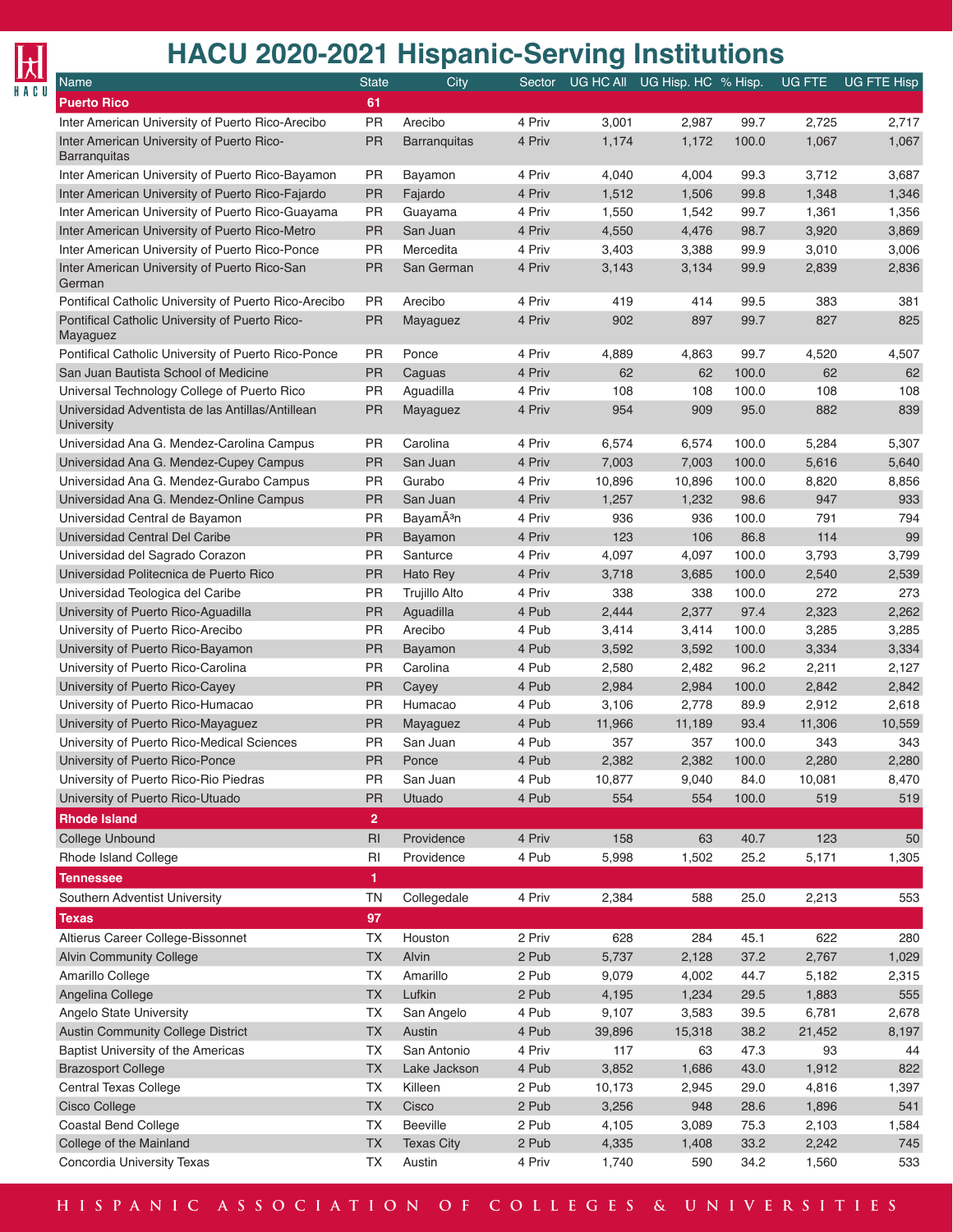

| Name                                                      | <b>State</b> | City                    | Sector |                  | UG HC All UG Hisp. HC % Hisp. |      | UG FTE          | <b>UG FTE Hisp</b> |
|-----------------------------------------------------------|--------------|-------------------------|--------|------------------|-------------------------------|------|-----------------|--------------------|
| Texas                                                     | 97           |                         |        |                  |                               |      |                 |                    |
| <b>Dallas College</b>                                     | <b>TX</b>    | <b>Dallas</b>           | 4 Pub  | 74,781           | 36,153                        | 48.4 | 41,372          | 20,038             |
| Del Mar College                                           | <b>TX</b>    | Corpus Christi          | 2 Pub  | 10,678           | 7,497                         | 69.5 | 4,644           | 3,228              |
| El Paso Community College                                 | <b>TX</b>    | El Paso                 | 2 Pub  | 26,034           | 21,982                        | 84.0 | 13,804          | 11,590             |
| <b>Frank Phillips College</b>                             | TX           | <b>Borger</b>           | 2 Pub  | 1,575            | 588                           | 38.6 | 941             | 363                |
| <b>Galveston College</b>                                  | <b>TX</b>    | Galveston               | 4 Pub  | 2,060            | 860                           | 41.1 | 1,237           | 509                |
| <b>Hallmark University</b>                                | <b>TX</b>    | San Antonio             | 4 Priv | 929              | 422                           | 45.4 | 929             | 422                |
| <b>Hill College</b>                                       | <b>TX</b>    | Hillsboro               | 2 Pub  | 4,038            | 1,126                         | 28.3 | 2,138           | 605                |
| Houston Baptist University                                | TX           | Houston                 | 4 Priv | 2,733            | 1,009                         | 37.8 | 2,377           | 897                |
| <b>Houston Community College</b>                          | <b>TX</b>    | Houston                 | 2 Pub  | 48,329           | 17,501                        | 34.6 | 25,621          | 8,862              |
| <b>Howard College</b>                                     | <b>TX</b>    | <b>Big Spring</b>       | 2 Pub  | 3,674            | 1,810                         | 50.0 | 1,898           | 948                |
| <b>Howard Payne University</b>                            | <b>TX</b>    | Brownwood               | 4 Priv | 981              | 256                           | 26.1 | 810             | 212                |
| Huston-Tillotson University                               | TX           | Austin                  | 4 Priv | 1,045            | 267                           | 26.1 | 1,002           | 262                |
| Jacksonville College-Main Campus                          | <b>TX</b>    | Jacksonville            | 2 Priv | 482              | 191                           | 36.0 | 332             | 120                |
| Lamar State College-Port Arthur                           | <b>TX</b>    | Port Arthur             | 2 Pub  | 2,485            | 857                           | 32.3 | 1,399           | 452                |
| Laredo College                                            | <b>TX</b>    | Laredo                  | 4 Pub  | 9,292            | 9,047                         | 97.3 | 5,391           | 5,248              |
| Lee College                                               | TX           | Baytown                 | 2 Pub  | 7,487            | 3,381                         | 44.9 | 3,555           | 1,597              |
| Lone Star College System                                  | <b>TX</b>    | The Woodlands           | 4 Pub  | 70,109           | 27,913                        | 40.3 | 40,175          | 16,192             |
| McLennan Community College                                | TX           | Waco                    | 2 Pub  | 7,742            | 2,645                         | 34.3 | 4,030           | 1,382              |
| <b>McMurry University</b>                                 | <b>TX</b>    | Abilene                 | 4 Priv | 1,087            | 321                           | 30.1 | 1,006           | 303                |
| <b>Midland College</b>                                    | TX           | Midland                 | 4 Pub  | 4,737            | 2,436                         | 51.4 | 2,734           | 1,405              |
| Northeast Lakeview College                                | <b>TX</b>    | Universal City          | 2 Pub  | 6,657            | 3,509                         | 52.2 | 3,091           | 1,613              |
| Northeast Texas Community College                         | <b>TX</b>    | Mount Pleasant          | 2 Pub  | 2,758            | 939                           | 34.6 | 1,717           | 595                |
| Northwest Vista College                                   | <b>TX</b>    | San Antonio             | 2 Pub  | 18,542           | 11,862                        | 65.1 | 8,789           | 5,719              |
| Odessa College                                            | TX           | Odessa                  | 4 Pub  | 7,019            | 4,649                         | 65.8 | 4,223           | 2,779              |
| Our Lady of the Lake University                           | <b>TX</b>    | San Antonio             | 4 Priv | 1,294            | 1,026                         | 80.0 | 1,223           | 979                |
| Palo Alto College                                         | TX           | San Antonio             | 2 Pub  | 11,193           | 8,585                         | 79.5 | 5,179           | 4,118              |
| <b>Ranger College</b>                                     | <b>TX</b>    | Ranger                  | 2 Pub  | 2,200            | 663                           | 31.4 | 1,338           | 421                |
| Remington College-Dallas Campus                           | TX           | Garland                 | 4 Priv | 628              | 220                           | 35.0 | 628             | 220                |
| Remington College-Houston Southeast Campus                | <b>TX</b>    | Webster                 | 2 Priv | 147              | 54                            | 36.7 | 147             | 54                 |
|                                                           | <b>TX</b>    | Houston                 | 4 Priv | 347              | 140                           | 40.3 | 347             | 140                |
| Remington College-North Houston Campus                    | <b>TX</b>    | Austin                  | 4 Priv | 3,014            | 1,480                         | 49.5 | 2,896           |                    |
| Saint Edward's University<br>Sam Houston State University | TX           | Huntsville              | 4 Pub  |                  |                               | 25.8 |                 | 1,433              |
|                                                           | <b>TX</b>    |                         | 2 Pub  | 18,811<br>19,231 | 4,856<br>12,367               | 65.6 | 16,550<br>8,904 | 4,271<br>5,838     |
| San Antonio College<br>San Jacinto Community College      | TX           | San Antonio<br>Pasadena | 4 Pub  | 31,110           |                               | 60.7 |                 |                    |
|                                                           | <b>TX</b>    | Kerrville               | 4 Priv | 1,145            | 19,175<br>394                 | 35.0 | 17,937<br>1,053 | 10,885<br>369      |
| <b>Schreiner University</b><br>South Plains College       | <b>TX</b>    | Levelland               | 2 Pub  | 8,880            |                               | 49.5 |                 |                    |
|                                                           |              |                         |        |                  | 4,336                         |      | 5,596           | 2,770              |
| South Texas College                                       | <b>TX</b>    | <b>McAllen</b>          | 4 Pub  | 28,233           | 26,882                        | 95.2 | 16,646          | 15,843             |
| Southwest Collegiate Institute for the Deaf               | <b>TX</b>    | <b>Big Spring</b>       | 2 Pub  | 48               | 21                            | 50.0 | 35              | 18                 |
| Southwest Texas Junior College                            | <b>TX</b>    | Uvalde                  | 2 Pub  | 6,480            | 5,610                         | 87.0 | 3,368           | 2,932              |
| Southwestern Adventist University                         | <b>TX</b>    | Keene                   | 4 Priv | 745              | 329                           | 45.7 | 653             | 299                |
| Southwestern University                                   | TX           | Georgetown              | 4 Priv | 1,506            | 383                           | 25.3 | 1,495           | 379                |
| St Philip's College                                       | <b>TX</b>    | San Antonio             | 2 Pub  | 12,696           | 7,529                         | 59.7 | 5,305           | 3,169              |
| St. Mary's University                                     | <b>TX</b>    | San Antonio             | 4 Priv | 2,139            | 1,470                         | 68.8 | 2,077           | 1,429              |
| Sul Ross State University                                 | <b>TX</b>    | Alpine                  | 4 Pub  | 1,789            | 1,232                         | 66.3 | 1,410           | 936                |
| <b>Tarrant County College District</b>                    | <b>TX</b>    | Fort Worth              | 2 Pub  | 43,000           | 14,990                        | 35.3 | 20,178          | 7,124              |
| Temple College                                            | <b>TX</b>    | Temple                  | 2 Pub  | 4,940            | 1,556                         | 31.5 | 2,905           | 915                |
| Texas A & M International University                      | <b>TX</b>    | Laredo                  | 4 Pub  | 7,084            | 6,751                         | 95.3 | 6,146           | 5,856              |
| Texas A & M University-College Station                    | <b>TX</b>    | <b>College Station</b>  | 4 Pub  | 55,568           | 14,001                        | 25.2 | 51,914          | 13,075             |
| Texas A & M University-Corpus Christi                     | TX           | Corpus Christi          | 4 Pub  | 8,483            | 4,383                         | 50.6 | 7,171           | 3,627              |
| Texas A & M University-Kingsville                         | <b>TX</b>    | Kingsville              | 4 Pub  | 5,675            | 4,256                         | 74.2 | 4,903           | 3,637              |
| <b>Texas A&amp;M University-Central Texas</b>             | TX           | Killeen                 | 4 Pub  | 1,886            | 497                           | 27.4 | 1,197           | 328                |
| Texas A&M University-San Antonio                          | <b>TX</b>    | San Antonio             | 4 Pub  | 6,078            | 4,703                         | 77.3 | 4,521           | 3,495              |
| <b>Texas Lutheran University</b>                          | TX           | Seguin                  | 4 Priv | 1,455            | 590                           | 40.6 | 1,428           | 580                |
| <b>Texas Southmost College</b>                            | <b>TX</b>    | Brownsville             | 2 Pub  | 8,777            | 8,340                         | 94.9 | 4,390           | 4,164              |
| <b>Texas State Technical College</b>                      | <b>TX</b>    | Waco                    | 2 Pub  | 10,654           | 5,761                         | 51.3 | 7,750           | 3,979              |
| <b>Texas State University</b>                             | <b>TX</b>    | San Marcos              | 4 Pub  | 33,193           | 13,467                        | 40.4 | 29,222          | 11,797             |